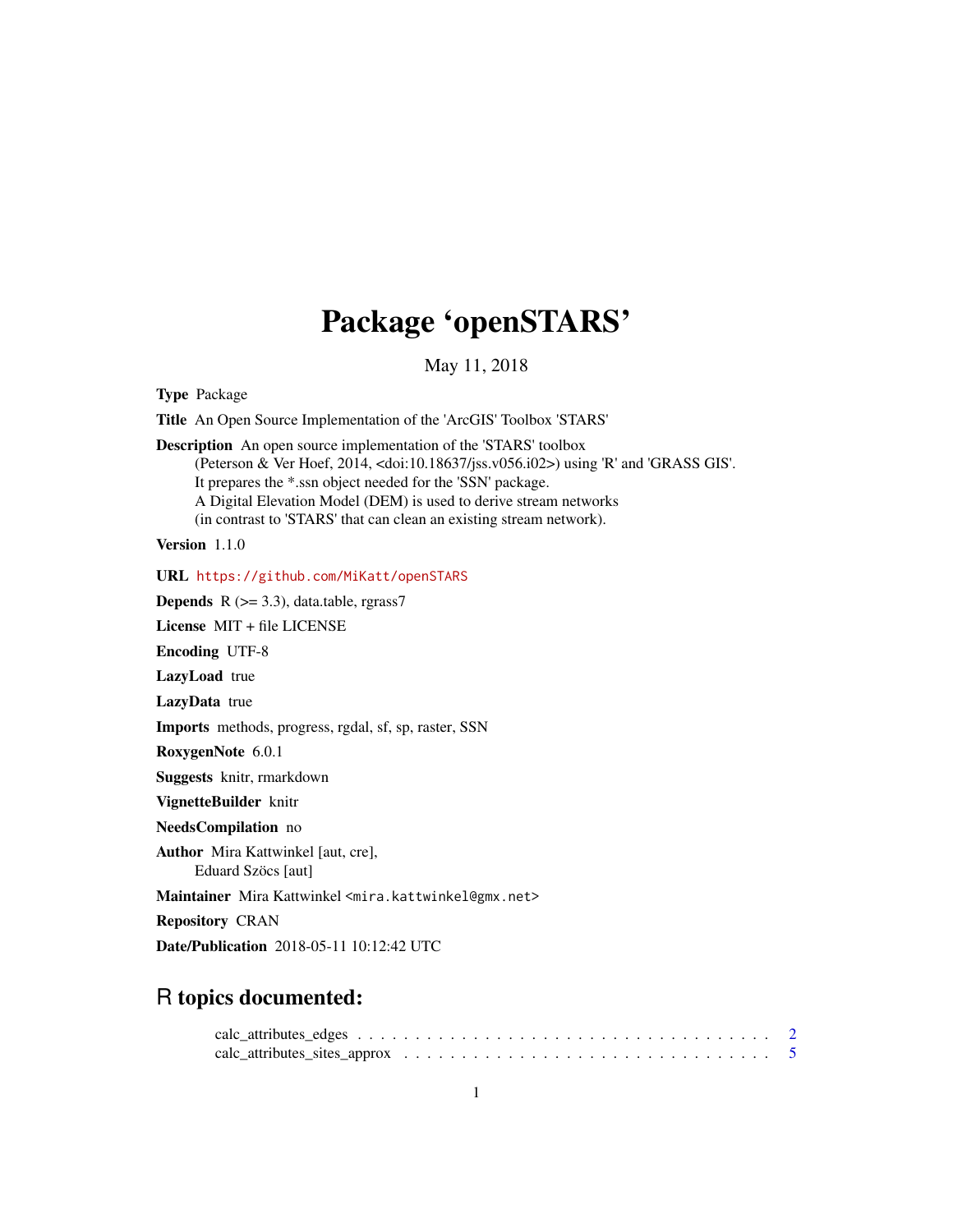<span id="page-1-0"></span>

#### **Index** [34](#page-33-0)

<span id="page-1-1"></span>calc\_attributes\_edges *Calculate attributes of the edges.*

# Description

For each edge (i.e. stream segment) additional attributes (potential predictor variables) are derived based on given raster or vector maps.

# Usage

```
calc_attributes_edges(input_raster = NULL, stat_rast = NULL,
 attr_name_rast = NULL, input_vector = NULL, stat_vect = NULL,
 attr_name_vect = NULL, round_dig = 2)
```
# Arguments

| input_raster | $name(s)$ of raster map(s) to calculate attributes from.                                                                                        |
|--------------|-------------------------------------------------------------------------------------------------------------------------------------------------|
| stat_rast    | name(s) giving the statistics to be calculated, from the raster maps, must be one<br>of: "min", "max", "mean", "sum", "percent".                |
|              | $attr_name\_rast$ name(s) of new column names for the attribute(s) to be calculated. Attribute<br>names must not be longer than 8 characters.   |
| input_vector | $name(s)$ of vector map(s) to calculate attributes from.                                                                                        |
| stat_vect    | name(s) giving the statistics to be calculated from the vector maps, must be one<br>of: "count" (for point data), "percent" (for polygon data). |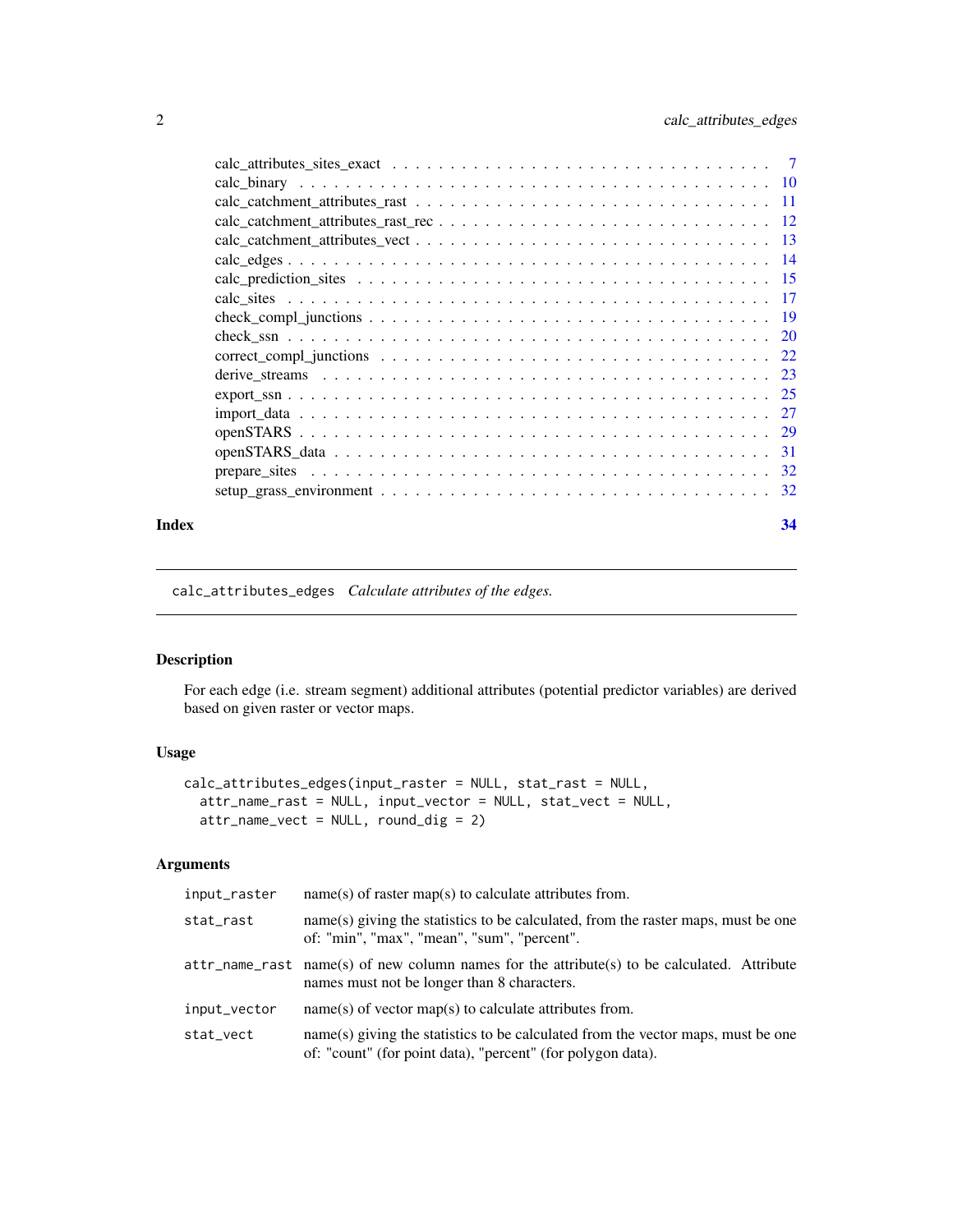<span id="page-2-0"></span>

|           | attr_name_vect_name(s) of attribute column(s) to calculate the statistics from. For point data,                                                                                                     |
|-----------|-----------------------------------------------------------------------------------------------------------------------------------------------------------------------------------------------------|
|           | results columns will have the same name, for polygon data, the results column                                                                                                                       |
|           | names are determined by the content of this column.                                                                                                                                                 |
| round_dig | integer; number of digits to round results to. Can be a vector of different values<br>or just one value for all attributes. $\#\omega$ param clean logical; should intermediate<br>files be deleted |

#### Details

First, the subcatchments for all edges are calculated. Then these are intersected with the given raster and/or vector maps and the desired statistics are computed. This function must be run before computing approximate attribute values for sites [calc\\_attributes\\_sites\\_approx](#page-4-1).

For stat\_rast = "percent" the input\_raster must be coded as  $1$  and  $0$  (e.g., cells occupied by the land use under consideration and not). If the input\_raster consists of percentages per cell (e.g., proportional land use of a certain type per cell) stat\_rast = "mean" gives the overall proportion of this land use in the catchment.

For stat\_vect = "percent" input\_vector must contain polygons of e.g. different land use types. The column attr\_name\_vect would then give the code for the different land uses. Then, the percentage for each land use type in the catchment of the edge is calculated and given in separate columns with column names resampling the different categories given in column attr\_name\_vect

For stat\_vect = "count" input\_vector must contain points of e.g. waste water treatment plants. The column attr\_name\_vect gives the name of the column to hold the count value, e.g. nWWTP.

Both raster and vector maps to be used must be read in to the GRASS session, either in [import\\_data](#page-26-1) or using the GRASS function r.in.rast or v.in.ogr (see examples).

# Value

Nothing. The function appends new columns to the 'edges' attribute table with column names given in attr\_name\_rast. For each attribute, two columns are appended: one giving the attribute for the rca of the edge ("attribute\_name\_e") and one for the attribute of the total catchment of the edge ("attribute\_name\_c").

#### Note

[setup\\_grass\\_environment](#page-31-1), [import\\_data](#page-26-1), [derive\\_streams](#page-22-1) and [calc\\_edges](#page-13-1) must be run before.

# Author(s)

Mira Kattwinkel, <mira.kattwinkel@gmx.net>

```
# Initiate GRASS session
if(.Platform$OS.type == "windows"){
 gisbase = "c:/Program Files/GRASS GIS 7.4.0"
 } else {
 gisbase = "/usr/lib/grass74/"
 }
```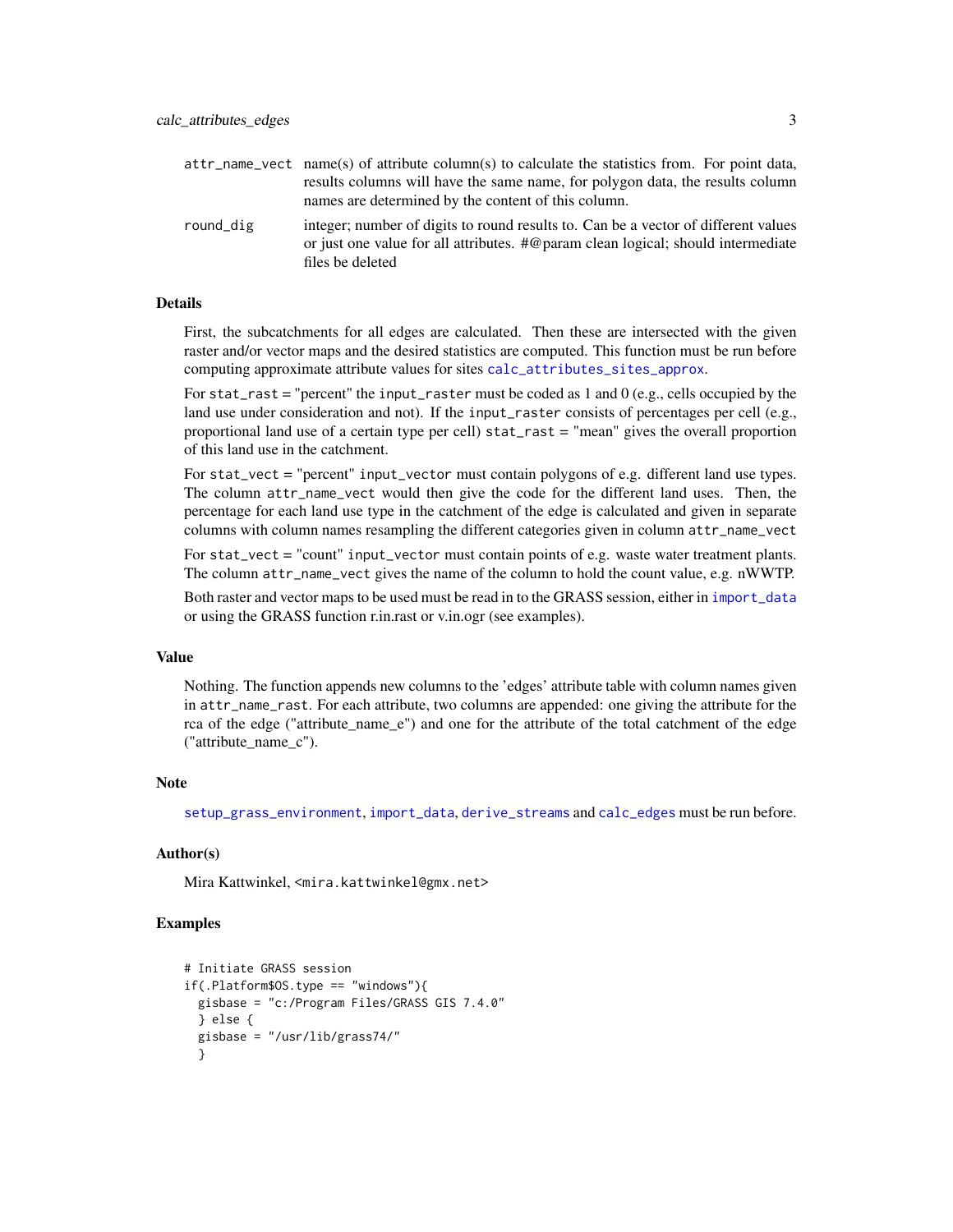```
initGRASS(gisBase = gisbase,
   home = tempdir(),
   override = TRUE)
# Load files into GRASS
dem_path <- system.file("extdata", "nc", "elev_ned_30m.tif", package = "openSTARS")
sites_path <- system.file("extdata", "nc", "sites_nc.shp", package = "openSTARS")
pred_path <- system.file("extdata", "nc", "landuse.shp", package = "openSTARS")
setup_grass_environment(dem = dem_path)
import_data(dem = dem_path, sites = sites_path,
 predictor_vector = pred_path, predictor_v_names = "landuse")
gmeta()
# Derive streams from DEM
derive_streams(burn = 0, accum_threshold = 700, condition = TRUE, clean = TRUE)
# Check and correct complex junctions (there are no complex juctions in this
# example date set)
cj <- check_compl_junctions()
if(cj){
 correct_compl_junctions()
\lambda# Prepare edges
calc_edges()
# Derive slope from the DEM as an example raster map to calculate attributes from
execGRASS("r.slope.aspect", flags = c("overwrite","quiet"),
parameters = list(
 elevation = "dem",
   slope = "slope"
   ))
# import additional vector data
fp <- system.file("extdata", "nc", "pointsources.shp", package = "openSTARS")
execGRASS("v.import", flags = c("overwrite", "quiet"),
parameters = list(
 input = fp,
 output = "psources",
 extent = "region"), # to import into current regionintern = TRUE, ignore.stderr = TRUE)
calc_attributes_edges(input_raster = "slope", stat_rast = "max", attr_name_rast = "maxSlo",
                     input_vector = c("landuse", "psources"),
                 stat_vect = c("percent", "count"), attr_name_vect = c("landuse", "nps"))
# Plot data with maximum slope per edge as color ramp (steep slopes in red)
dem <- readRAST('dem', ignore.stderr = TRUE)
edges <- readVECT('edges', ignore.stderr = TRUE)
head(edges@data)
lu <- readVECT("landuse", ignore.stderr = TRUE)
plot(dem, col = gray(seq(0,1, length.out=20)))col \leq -\text{adjustcolor}(c("red", "green", "blue", "yellow"), alpha.f = 0.3)
```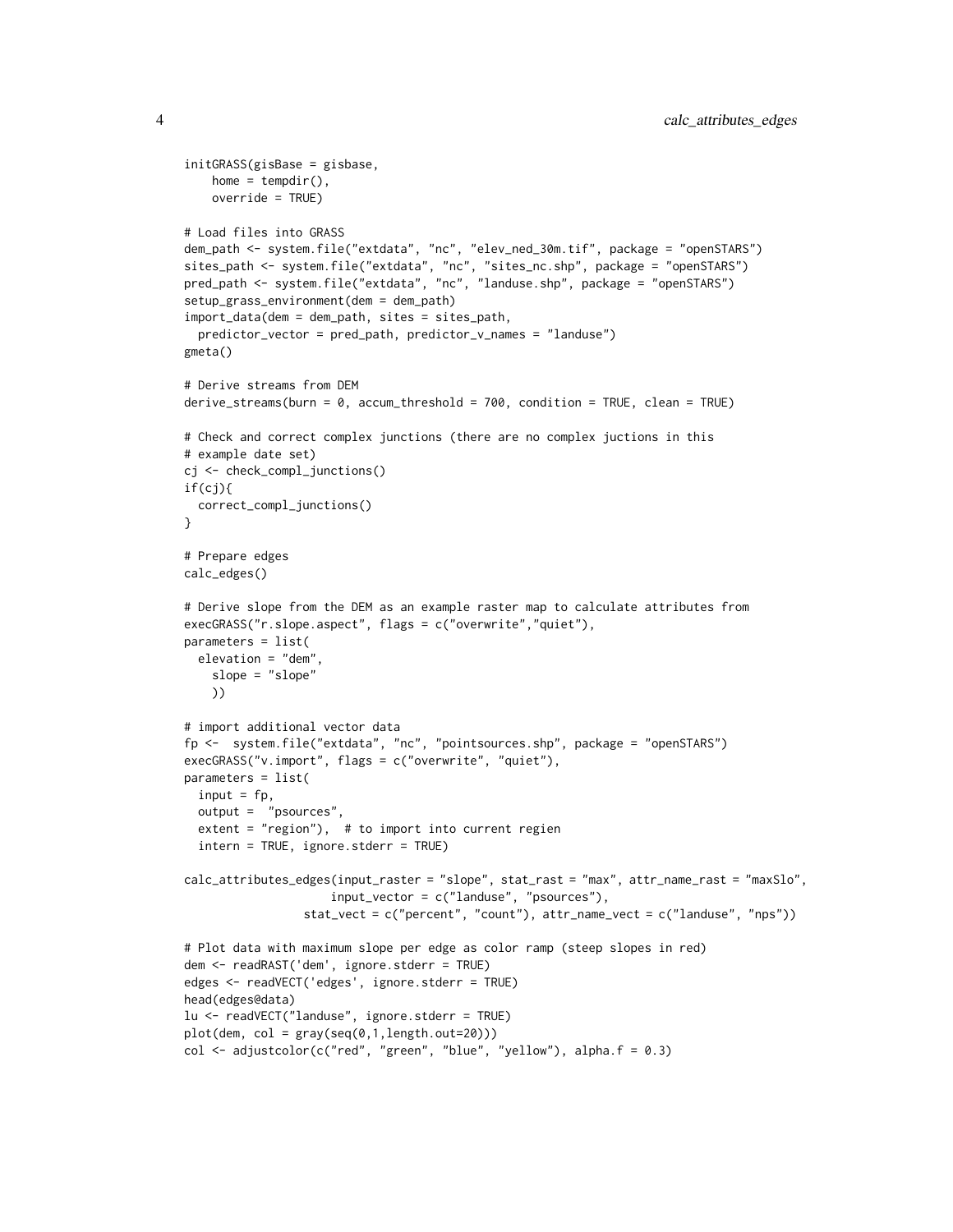```
plot(lu, add = TRUE, col = col[as.numeric(as.factor(lu$landuse))])
legend("topleft", col = col, pch = 15, legend = as.factor(sort(unique(lu$landuse))),
  title = "landuse", ncol = 4)
mm <- range(c(edges$agri_c), na.rm = TRUE)
b <- seq(from=mm[1],to=mm[2]+diff(mm)*0.01,length.out=10)
c_ramp <- colorRampPalette(c("blue", "red"))
cols <- c_ramp(length(b))[as.numeric(cut(edges$agri_c,breaks = b,right= FALSE))]
plot(edges, col = cols, add = TRUE, lwd = 2)
legend("topright", col = cols[c(1,length(cols))], lwd = 2,
  legend = paste("precent agri", c(min(edges$agri_c), max(edges$agri_c))))
```
<span id="page-4-1"></span>calc\_attributes\_sites\_approx *Calculate attributes of the sites.*

#### Description

For each site (observations or predictions) attributes (potential predictor variables) are derived based on the values calculated for the edge the site lies on. This function calculates approximate values for site catchments as described in Peterson & Ver Hoef, 2014: STARS: An ArcGIS Toolset Used to Calculate the Spatial Information Needed to Fit Spatial Statistical Models to Stream Network Data. J. Stat. Softw., 56 (2).

# Usage

```
calc_attributes_sites_approx(sites_map = "sites", input_attr_name,
  output_attr_name = NULL, stat, round_dig = 2, calc_basin_area = TRUE)
```
#### Arguments

| sites_map        | character; name of the sites the attributes shall be calculated for. "sites" refers<br>to the observation sites.                                                                                      |  |  |  |  |  |
|------------------|-------------------------------------------------------------------------------------------------------------------------------------------------------------------------------------------------------|--|--|--|--|--|
| input_attr_name  |                                                                                                                                                                                                       |  |  |  |  |  |
|                  | character vector; input column name in the edges attribute table.                                                                                                                                     |  |  |  |  |  |
| output_attr_name |                                                                                                                                                                                                       |  |  |  |  |  |
|                  | character vector (optional); output column name appended to the site attribute<br>data table. If not provided it is set to input_attr_name. Attribute names must<br>not be longer than 10 characters. |  |  |  |  |  |
| stat             | name or character vector giving the statistics to be calculated. See details below.                                                                                                                   |  |  |  |  |  |
| round_dig        | integer; number of digits to round results to.                                                                                                                                                        |  |  |  |  |  |
| calc_basin_area  |                                                                                                                                                                                                       |  |  |  |  |  |
|                  | boolean; shall the catchment area be calculated? (Useful to set to FALSE if the<br>function has been called before.)                                                                                  |  |  |  |  |  |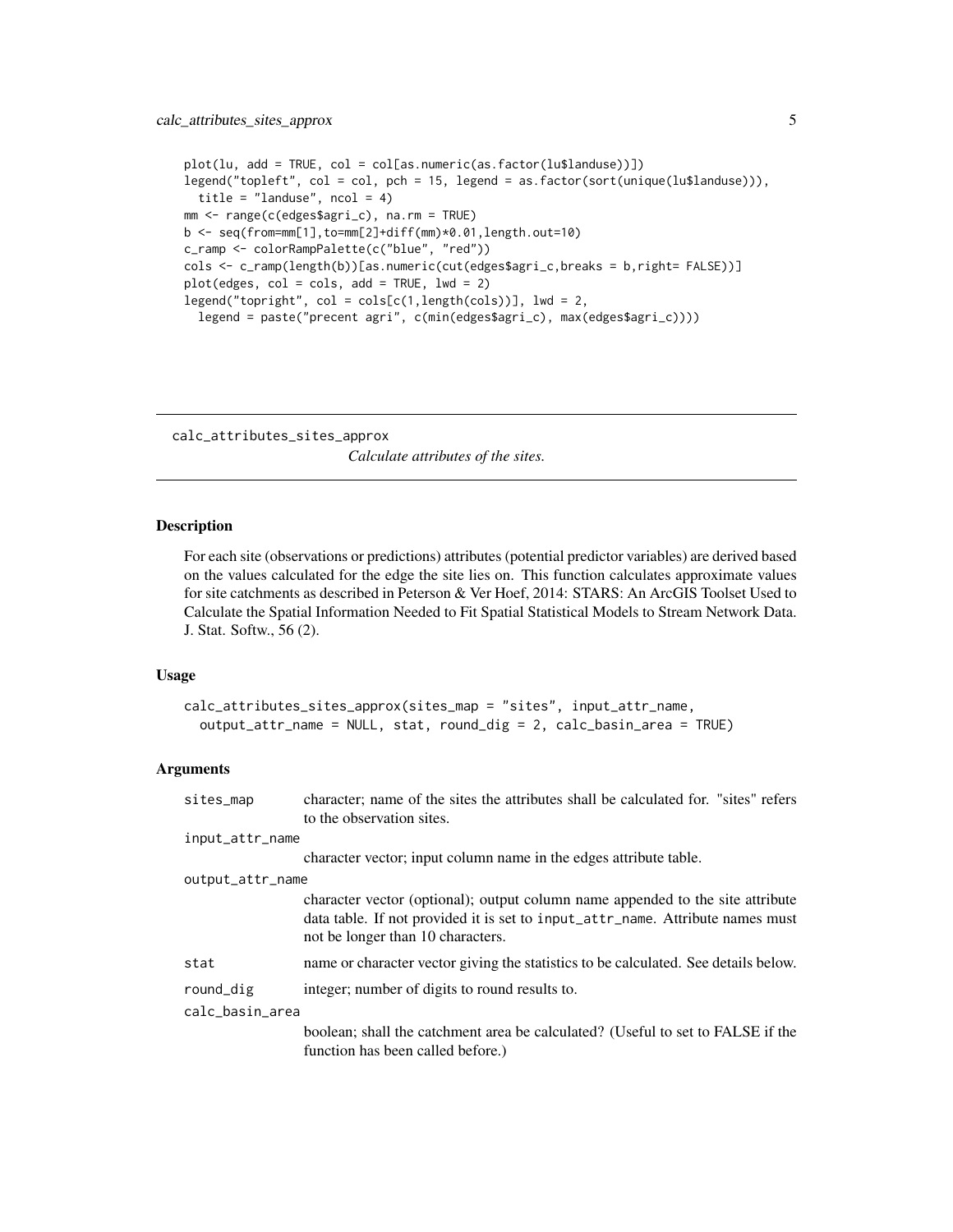#### <span id="page-5-0"></span>Details

The approximate total catchment area (H2OAreaA) is always calculated if calc\_basin\_area is TRUE. If stat is one of "min", "max", "mean" or "percent" the function assigns the value of the edge the site lies on. Otherwise, the value is calculated as the sum of all edges upstream of the previous junction and the proportional value of the edge the site lies on (based on the distance ratio 'ratio'); this is useful e.g. for counts of dams or waste water treatment plant or total catchment area.

# Value

Nothing. The function appends new columns to the sites\_map attribute table

- 'H2OAreaA': Total watershed area of the watershed upstream of each site.
- attr\_name: Additional optional attributes calculated based on input\_attr\_name.

# Note

[import\\_data](#page-26-1), [derive\\_streams](#page-22-1), [calc\\_edges](#page-13-1), [calc\\_sites](#page-16-1) or [calc\\_prediction\\_sites](#page-14-1) and [calc\\_attributes\\_edges](#page-1-1) must be run before.

## Author(s)

Mira Kattwinkel, <mira.kattwinkel@gmx.net>

```
# Initiate GRASS session
if(.Platform$OS.type == "windows"){
 gisbase = "c:/Program Files/GRASS GIS 7.4.0"
 } else {
 gisbase = "/usr/lib/grass74/"
  }
initGRASS(gisBase = gisbase,
   home = tempdir(),
   override = TRUE)
# Load files into GRASS
dem_path <- system.file("extdata", "nc", "elev_ned_30m.tif", package = "openSTARS")
sites_path <- system.file("extdata", "nc", "sites_nc.shp", package = "openSTARS")
pred_path <- system.file("extdata", "nc", "landuse.shp", package = "openSTARS")
setup_grass_environment(dem = dem_path)
import_data(dem = dem_path, sites = sites_path,
predictor_vector = pred_path, predictor_v_names = "landuse")
gmeta()
# Derive streams from DEM
derive_streams(burn = 0, accum_threshold = 700, condition = TRUE, clean = TRUE)
# Check and correct complex junctions (there are no complex juctions in this
# example date set)
cj <- check_compl_junctions()
```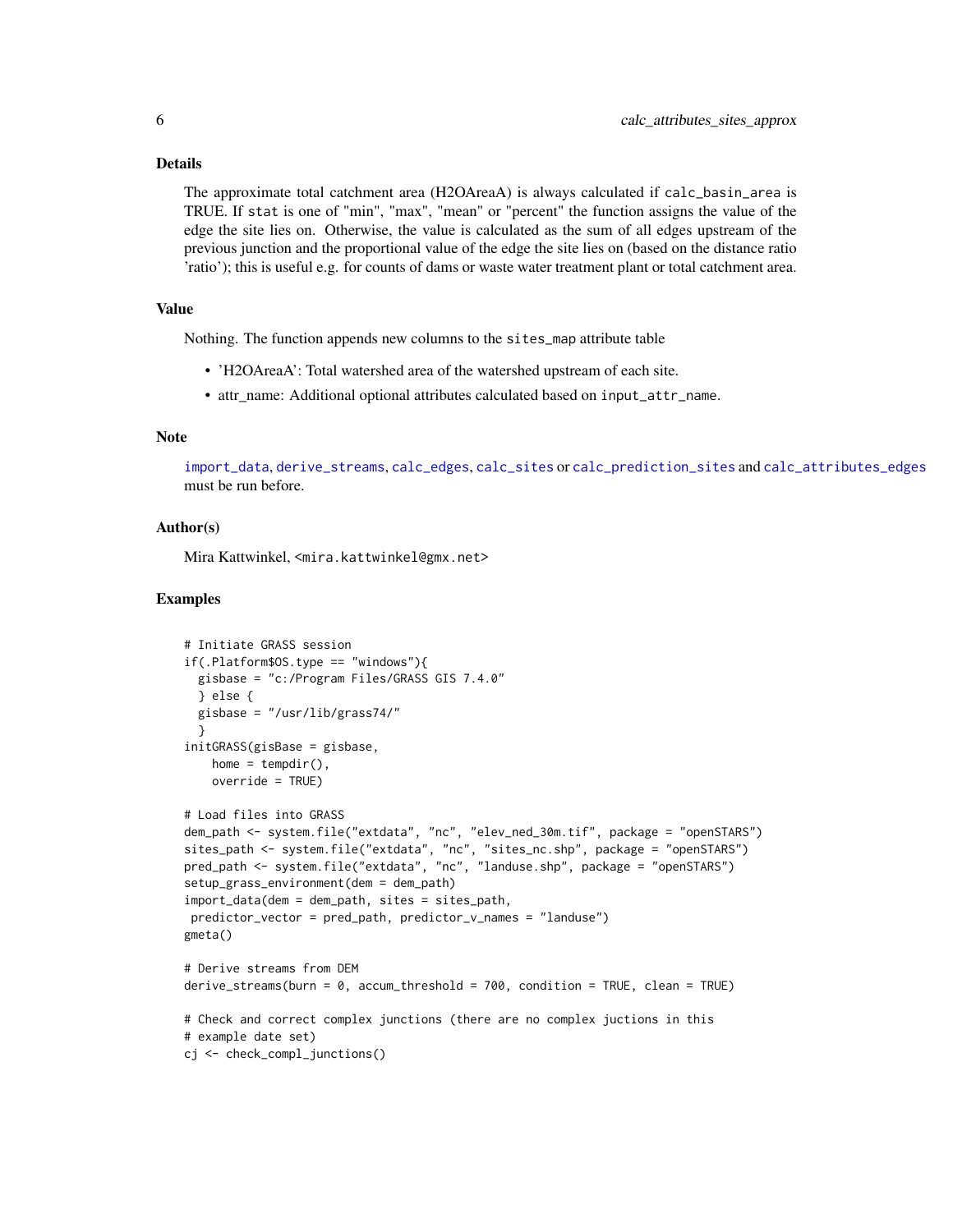```
if(cj){
 correct_compl_junctions()
}
# Prepare edges
calc_edges()
# Derive slope from the DEM as an example raster map to calculate attributes from
execGRASS("r.slope.aspect", flags = c("overwrite","quiet"),
parameters = list(
 elevation = "dem",
    slope = "slope"
   ))
calc_attributes_edges(input_raster = "slope", stat_rast = "max", attr_name_rast = "maxSlo",
                 input_vector = "landuse", stat_vect = "percent", attr_name_vect = "landuse")
calc_sites()
# approximate potential predictor variables for each site based on edge values
calc_attributes_sites_approx(input_attr_name = c("maxSlo", "agri", "forest", "grass", "urban"),
 output_attr_name = c("maxSloA", "agriA", "forestA", "grassA", "urbanA"),
 stat = c("max", rep("percent", 4)))
# Plot data with maximum slope per edge as color ramp (steep slopes in red)
dem <- readRAST('dem', ignore.stderr = TRUE)
edges <- readVECT('edges', ignore.stderr = TRUE)
sites <- readVECT('sites', ignore.stderr = TRUE)
lu <- readVECT("landuse", ignore.stderr = TRUE)
plot(dem, col = gray(seq(0,1, length.out=20)))col <- adjustcolor(c("red", "green", "blue", "yellow"), alpha.f = 0.3)
plot(lu, add = TRUE, col = col[as.numeric(as.factor(lu$landuse))])
mm <- range(c(edges$agri_c), na.rm = TRUE)
b <- seq(from=mm[1],to=mm[2]+diff(mm)*0.01,length.out=10)
c_ramp <- colorRampPalette(c("blue", "red"))
cols <- c_ramp(length(b))[as.numeric(cut(edges$agri_c, breaks = b, right = FALSE))]
plot(edges,col=cols, add = TRUE , lwd=2)
mm <- range(c(sites$agriA), na.rm = TRUE)
b <- seq(from=mm[1],to=mm[2]+diff(mm)*0.01,length.out=10)
c_ramp <- colorRampPalette(c("blue", "red"))
cols <- c_ramp(length(b))[as.numeric(cut(sites$agriA, breaks = b, right = FALSE))]
plot(sites ,col=cols, add = TRUE, pch = 19)
legend("topleft", col = col, pch = 15, legend = as.factor(sort(unique(lu$landuse))),
  title = "landuse", ncol = 4)
legend("topright", col = cols[c(1, length(cols))], lw = 2,legend = paste("precent agri", c(min(sites$agriA), max(sites$agriA))), pch = 19)
```
calc\_attributes\_sites\_exact

*Calculate attributes of the sites.*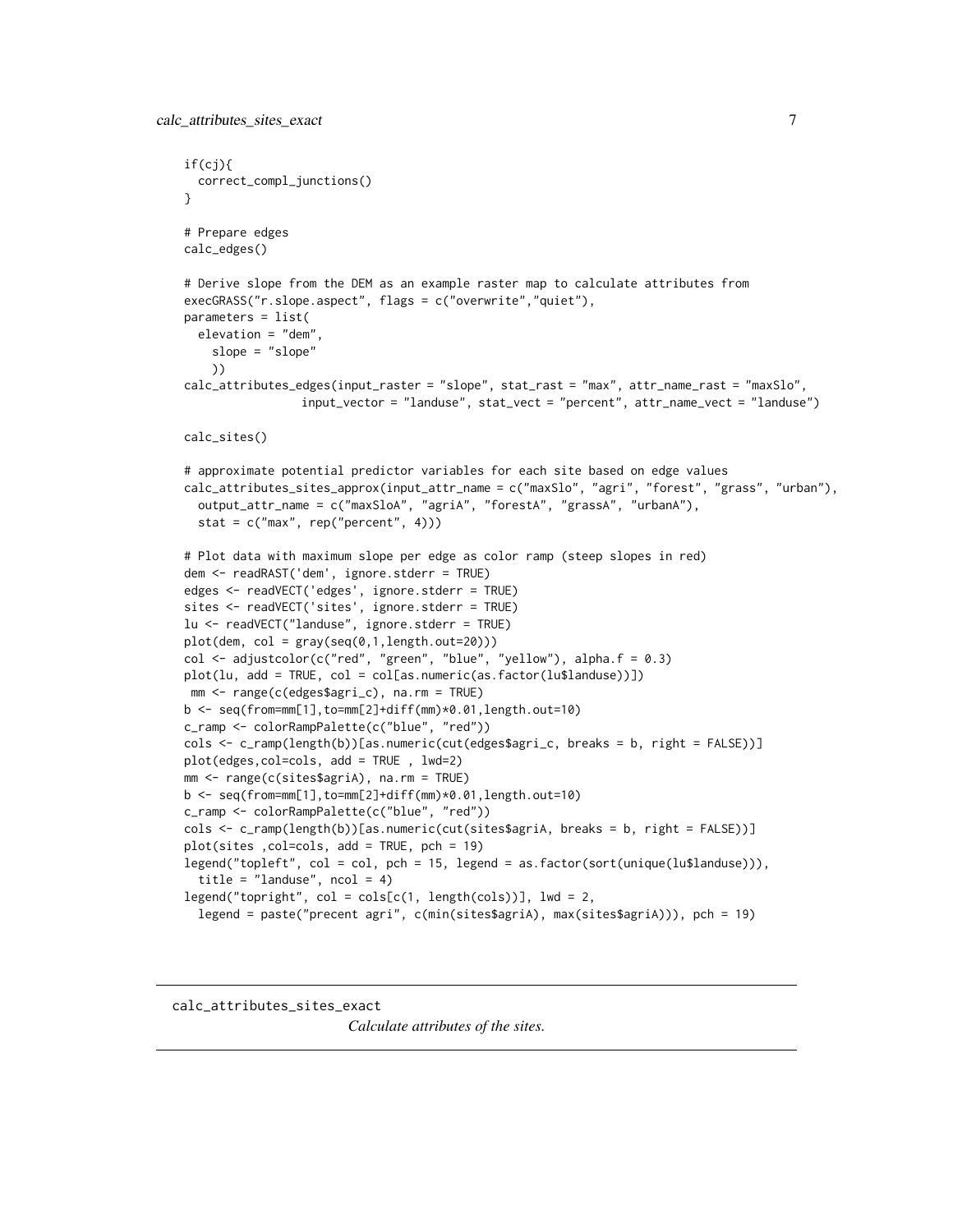# Description

For each site (observation or prediction) the total catchment area is calculated ('H2OArea'). Additionally, other attributes (predictor variables) can be derived based on given raster or vector maps. This function calculates exact values for catchments derived with [r.stream.basins](https://grass.osgeo.org/grass74/manuals/addons/r.stream.basins.html) and can take considerable time if there are many sites. Catchment raster maps can optionally be stored as "sitename\_catchm\_X" ( $X = locID$ ).

# Usage

```
calc_attributes_sites_exact(sites_map = "sites", input_raster = NULL,
  stat_rast = NULL, attr_name_rast = NULL, input_vector = NULL,
  stat_vect = NULL, attr_name_vect = NULL, round_dig = 2,
  calc_basin_area = TRUE, keep_basins = FALSE)
```
# Arguments

| character; name of the sites (observation or prediction) attributes shall be calcu-<br>lated for. "sites" (default) refers to the observation sites.                                                                                                                                                                                       |
|--------------------------------------------------------------------------------------------------------------------------------------------------------------------------------------------------------------------------------------------------------------------------------------------------------------------------------------------|
| character vector (optional); name of additional raster maps to calculate attributes<br>from.                                                                                                                                                                                                                                               |
| character vector (optional); statistics to be calculated, one of: min, max, mean,<br>stddev, variance, sum, median or percentile_X (where X gives the desired per-<br>centile e.g. 25 for the first). Must be provided if input_raster are given.                                                                                          |
| character vector (optional); column name for the attributes to be calculated.<br>Attribute names must not be longer than 10 characters. Must be provided if<br>input_raster are given.                                                                                                                                                     |
| character string vector (optional); name of additional vector maps to calculate<br>attributes from.                                                                                                                                                                                                                                        |
| character string vector (optional); statistics to be calculated, one of: percentage<br>or count. Must be provided if input_vector is given.                                                                                                                                                                                                |
| character string vector (optional); column name(s) in the vector file provided to<br>calculate the attributes from (if input_vector is a polygon map and stat_vect is<br>'percent') or giving the new name attributes to calculate (if input_vector is a<br>point map and stat_vect is 'count'. Must be provided if input_vector is given. |
| integer; number of digits to round results to. Can be a vector of different values<br>or just one value for all attributes.                                                                                                                                                                                                                |
| calc_basin_area                                                                                                                                                                                                                                                                                                                            |
| boolean; shall the catchment area be calculated? (Useful to set to FALSE if the<br>function has been called before with $keep\_basis = TRUE$ .)                                                                                                                                                                                            |
| boolean; shall raster maps of all the watersheds be kept?                                                                                                                                                                                                                                                                                  |
|                                                                                                                                                                                                                                                                                                                                            |

# Value

Nothing. The function appends new columns to the sites\_map attribute table

• 'H2OArea': Total watershed area of the watershed upstream of each site.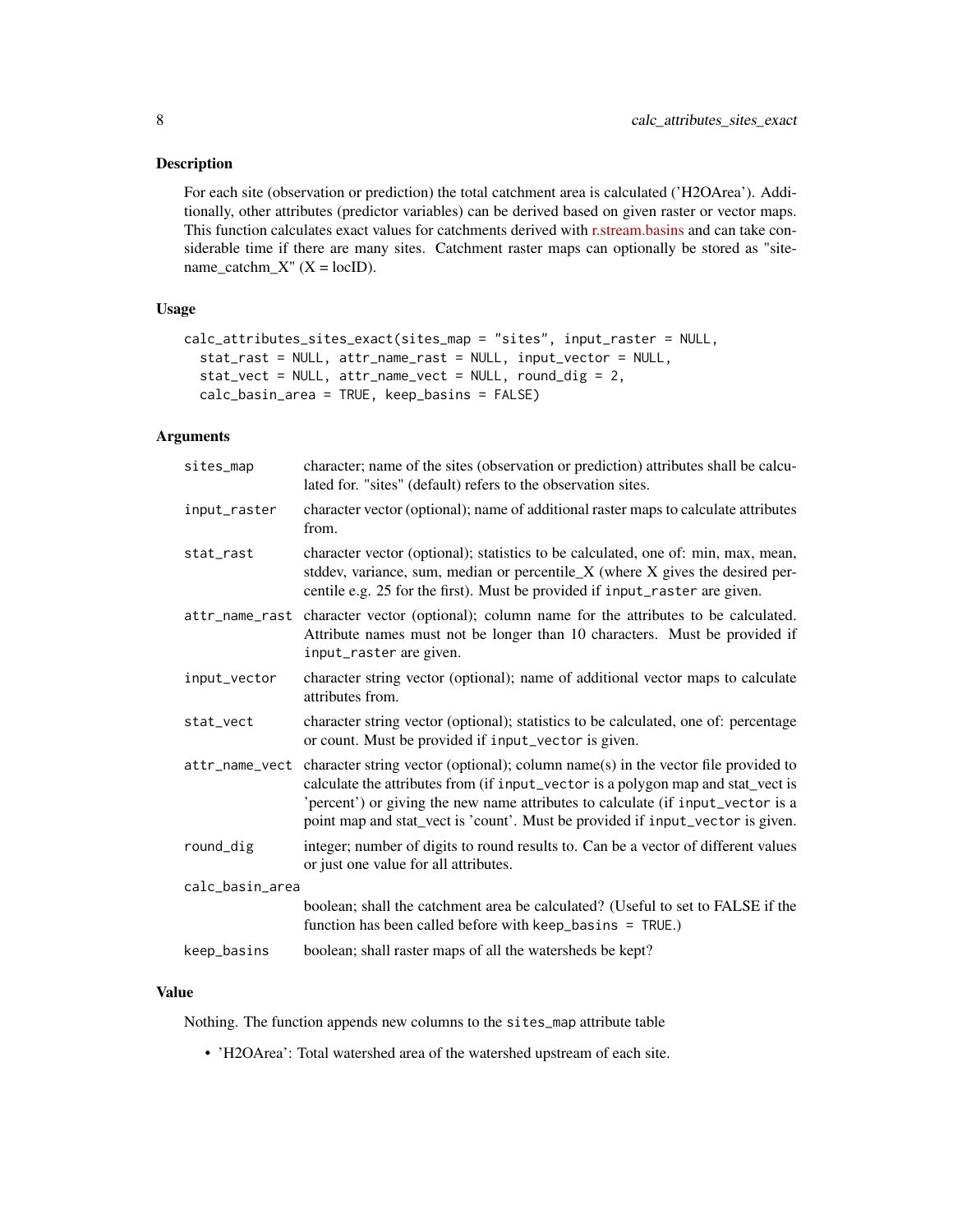<span id="page-8-0"></span>• attr\_name\_rast: Additional optional attributes calculated based on input\_raster maps.

Please note that for sampling points that lie in the same DEM raster cell along a stream identical values are calculated because identical watersheds are derived.

# Note

[import\\_data](#page-26-1), [derive\\_streams](#page-22-1), [calc\\_edges](#page-13-1) and [calc\\_sites](#page-16-1) or [calc\\_prediction\\_sites](#page-14-1) must be run before.

If calc\_basin\_area = F but there are no raster maps called 'sitename\_catchm\_x' with  $x = locID$ of all sites the catchments (and their area) are derived.

#### Author(s)

Mira Kattwinkel, <mira.kattwinkel@gmx.net>, Eduard Szoecs, <eduardszoecs@gmail.com>

```
# Initiate GRASS session
if(.Platform$0S.type == "windows")gisbase = "c:/Program Files/GRASS GIS 7.4.0"
} else {
  gisbase = "/usr/lib/grass74/"
}
initGRASS(gisBase = gisbase,
    home = tempdir(),
     override = TRUE)
# Load files into GRASS
dem_path <- system.file("extdata", "nc", "elev_ned_30m.tif", package = "openSTARS")
sites_path <- system.file("extdata", "nc", "sites_nc.shp", package = "openSTARS")
setup_grass_environment(dem = dem_path)
import_data(dem = dem_path, sites = sites_path)
gmeta()
# Derive streams from DEM
derive_streams(burn = \theta, accum_threshold = 700, condition = TRUE, clean = TRUE)
# Prepare edges
calc_edges()
execGRASS("r.slope.aspect", flags = c("overwrite","quiet"),
          parameters = list(
            elevation = "dem",
            slope = "slope"
          ))
calc_attributes_edges(input_raster = "slope", stat_rast = "max", attr_name_rast = "maxSlo")
# Prepare sites
calc_sites()
calc_attributes_sites_approx(input_attr_name = "maxSlo", output_attr_name = "maxSloA", stat = "max")
calc_attributes_sites_exact(input_raster = "slope", attr_name_rast = "maxSloE", stat_rast = "max")
```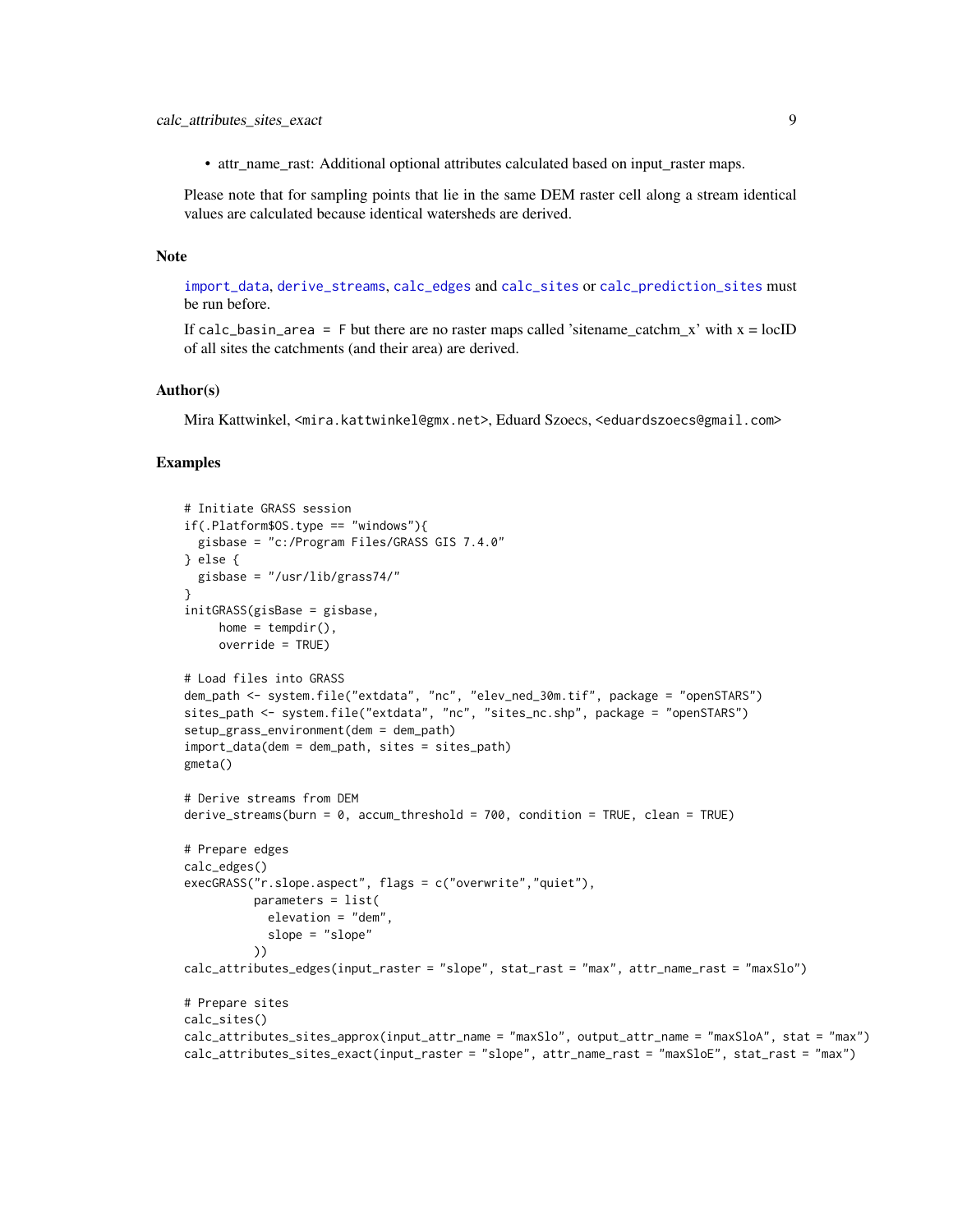```
# Plot data
dem <- readRAST('dem', ignore.stderr = TRUE)
edges <- readVECT('edges', ignore.stderr = TRUE)
sites <- readVECT('sites', ignore.stderr = TRUE)
plot(dem, col = gray(seq(0,1,length.out=20)))
mm <- range(c(edges$maxSlo_e, sites$maxSloA, sites$maxSloE))
b \leq -\text{seq}(\text{from }= \text{mm}[1], \text{to }= \text{mm}[2] + \text{diff}(\text{mm}) \times 0.01, \text{length.out }= 10)c_ramp <- colorRampPalette(c("white", "blue", "orange", "red"))
cols <- c_ramp(length(b))[as.numeric(cut(edges$maxSlo_e, breaks = b, right = FALSE))]
plot(edges,col = cols, lwd = 2, add = TRUE)
cols <- c_ramp(length(b))[as.numeric(cut(sites$maxSloA,breaks = b,right = FALSE))]
plot(sites, pch = 19, col = cols, cex = 2, add = TRUE)cols <- c_ramp(length(b))[as.numeric(cut(sites$maxSloE,breaks = b,right = FALSE))]
plot(sites, pch = 21, bg = cols, cex = 1.1, add = TRUE)# Some points in the lower centre of the map indicate a difference in max slope between
# approximate and exact calculation (different colors for inner and outer points)
```
calc\_binary *Calculate binary IDs for each stream network.*

## Description

Calculate binary IDs for each stream network built up by '0' and '1'. This function is called by [export\\_ssn](#page-24-1) and there is no need for it be called by the users.

Calculate binary IDs for each stream network built up by '0' and '1'. This function is called by [export\\_ssn](#page-24-1) and there is no need for it be called by the users.

#### Usage

calc\_binary()

calc\_binary()

# Value

A list with one slot for each network id containing a data frame with 'rid' and 'binaryID' for each segment belonging to this network.

A list with one slot for each network id containing a data frame with 'rid' and 'binaryID' for each segment belonging to this network.

# **Note**

[import\\_data](#page-26-1), [derive\\_streams](#page-22-1), [calc\\_edges](#page-13-1) and [calc\\_sites](#page-16-1) must be run before. [import\\_data](#page-26-1), [derive\\_streams](#page-22-1), [calc\\_edges](#page-13-1) and [calc\\_sites](#page-16-1) must be run before.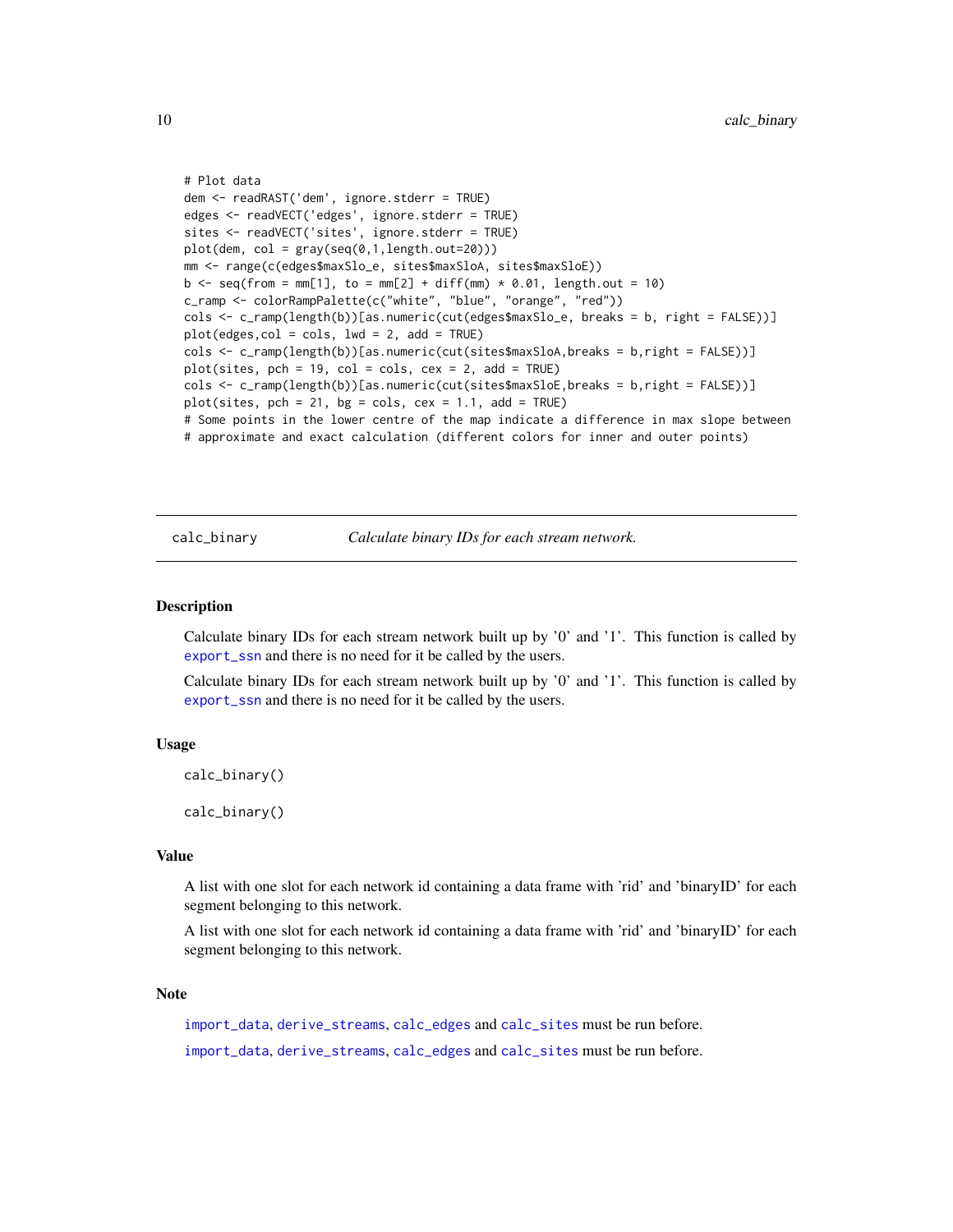#### <span id="page-10-0"></span>Author(s)

Eduard Szoecs, <eduardszoecs@gmail.com>; Mira Kattwinkel, <mira.kattwinkel@gmx.net> Eduard Szoecs, <eduardszoecs@gmail.com>; Mira Kattwinkel, <mira.kattwinkel@gmx.net> @export

# Examples

```
# Initiate GRASS session
if(.Platform$OS.type == "windows"){
 gisbase = "c:/Program Files/GRASS GIS 7.4.0"
 } else {
 gisbase = "/usr/lib/grass74/"
  }
initGRASS(gisBase = gisbase,
   home = tempdir(),
   override = TRUE)
# Load files into GRASS
dem_path <- system.file("extdata", "nc", "elev_ned_30m.tif", package = "openSTARS")
sites_path <- system.file("extdata", "nc", "sites_nc.shp", package = "openSTARS")
setup_grass_environment(dem = dem_path)
import_data(dem = dem_path, sites = sites_path)
gmeta()
# Derive streams from DEM
derive_streams(burn = 0, accum_threshold = 700, condition = TRUE, clean = TRUE)
# Check and correct complex junctions (there are no complex juctions in this
# example date set)
cj <- check_compl_junctions()
if(cj){
 correct_compl_junctions()
}
# Prepare edges
calc_edges()
# Prepare site
calc_sites()
binaries <- calc_binary()
head(binaries[[1]])
```
<span id="page-10-1"></span>calc\_catchment\_attributes\_rast

*calc\_catchment\_attributes\_rast Aggregate attributes for the total catchment of each stream segment.*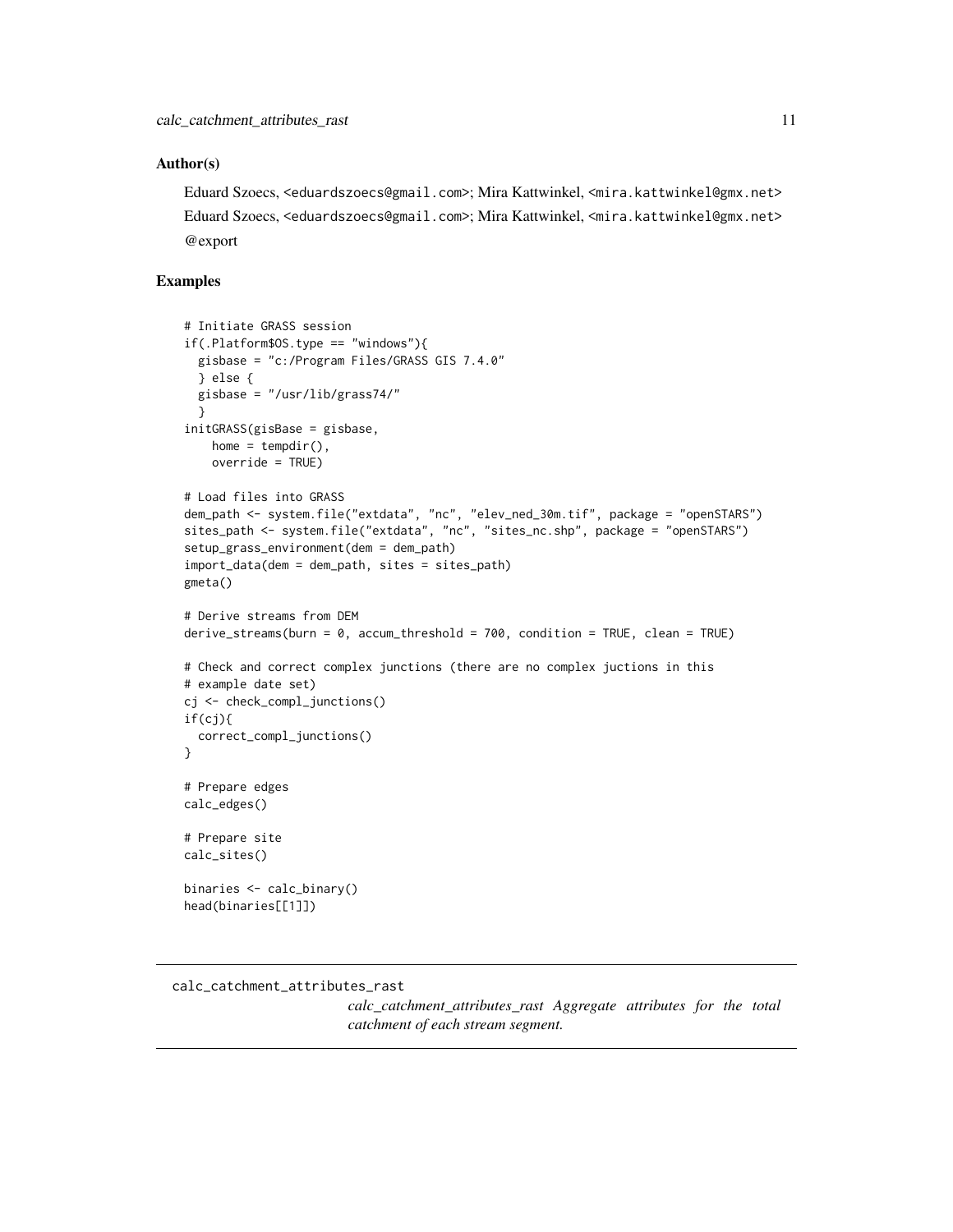#### <span id="page-11-0"></span>Description

This function aggregates the attributes of each segment for the total catchment of each stream segment. It is called within [calc\\_attributes\\_edges](#page-1-1) and should not be called by the user.

#### Usage

```
calc_catchment_attributes_rast(dt, stat_rast, attr_name_rast, round_dig)
```
# Arguments

| dt        | data.table of stream topology and attributes per segment.                                                                   |
|-----------|-----------------------------------------------------------------------------------------------------------------------------|
| stat_rast | name or character vector giving the statistics to be calculated, must be one of:<br>min, max, mean, percent, sum.           |
|           | $attr_name\_rast$ name or character vector of column names for the attribute(s) to be calculated.                           |
| round_dig | integer; number of digits to round results to. Can be a vector of different values<br>or just one value for all attributes. |

#### Value

Nothing. The function changes the values of the columns attr\_name\_rast in dt.

```
calc_catchment_attributes_rast_rec
```
*calc\_catchment\_attributes\_rast\_rec Aggregate attributes for the total catchment of each stream segment.*

# Description

Recursive function to calculate the catchment attributes of each stream segment. It is called by [calc\\_catchment\\_attributes\\_rast](#page-10-1) for each outlet and should not be called by the user.

# Usage

```
calc_catchment_attributes_rast_rec(dt, id, stat, attr_name)
```
# Arguments

| dt        | data.table of stream topology and attributes per segment.                                                    |
|-----------|--------------------------------------------------------------------------------------------------------------|
| id        | integer; 'stream' of outlet segment to start the calculation from.                                           |
| stat      | name or character vector giving the statistics to be calculated, must be one of:<br>min, max, mean, percent. |
| attr_name | name or character vector of column names for the attribute(s) to be calculated.                              |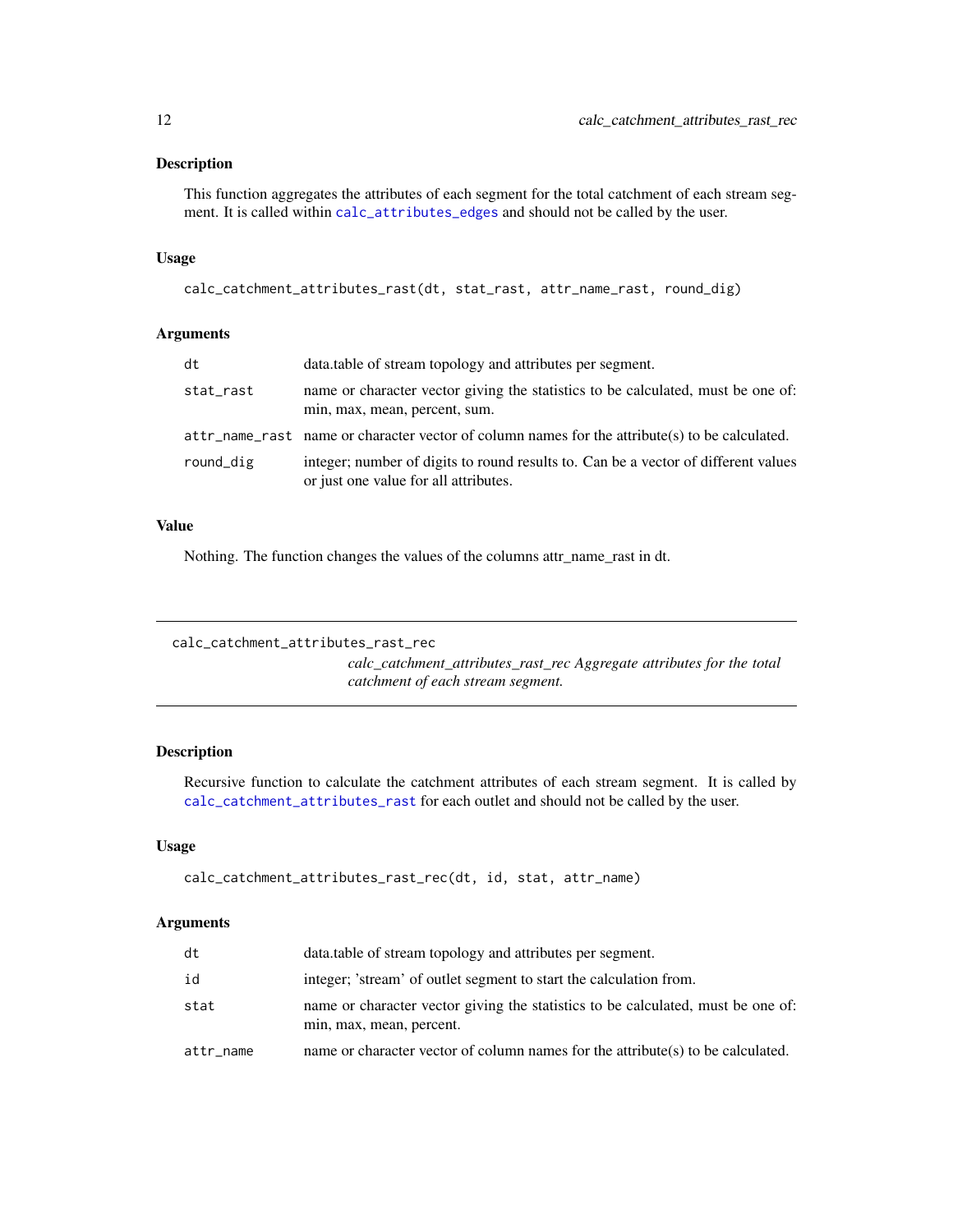# <span id="page-12-0"></span>Value

One row data.table with the cumulative number of cells of the total catchment of each segment and the values for each attribute and changes the values in dt.

# Note

The values for stats "mean" and "percent" need to be divided by the cumulative number of cells of the total catchment in a subsequent step.

calc\_catchment\_attributes\_vect

*calc\_catchment\_attributes\_vect Aggregate attributes for the total catchment of each stream segment.*

#### Description

This function aggregates the attributes of each segment for the total catchment of each stream segment. It is called within [calc\\_attributes\\_edges](#page-1-1) and should not be called by the user.

#### Usage

calc\_catchment\_attributes\_vect(dt, stat\_vect, attr\_name\_vect, round\_dig)

# Arguments

| dt        | data.table of stream topology and attributes per segment.                                                                   |
|-----------|-----------------------------------------------------------------------------------------------------------------------------|
| stat_vect | name or character vector giving the statistics to be calculated, must be one of:<br>percent, sum.                           |
|           | $attr_name\_vect$ name or character vector of column names for the attribute(s) to be calculated.                           |
| round_dig | integer; number of digits to round results to. Can be a vector of different values<br>or just one value for all attributes. |

# Value

Nothing. The function changes the values of the columns attr\_name\_vect in dt.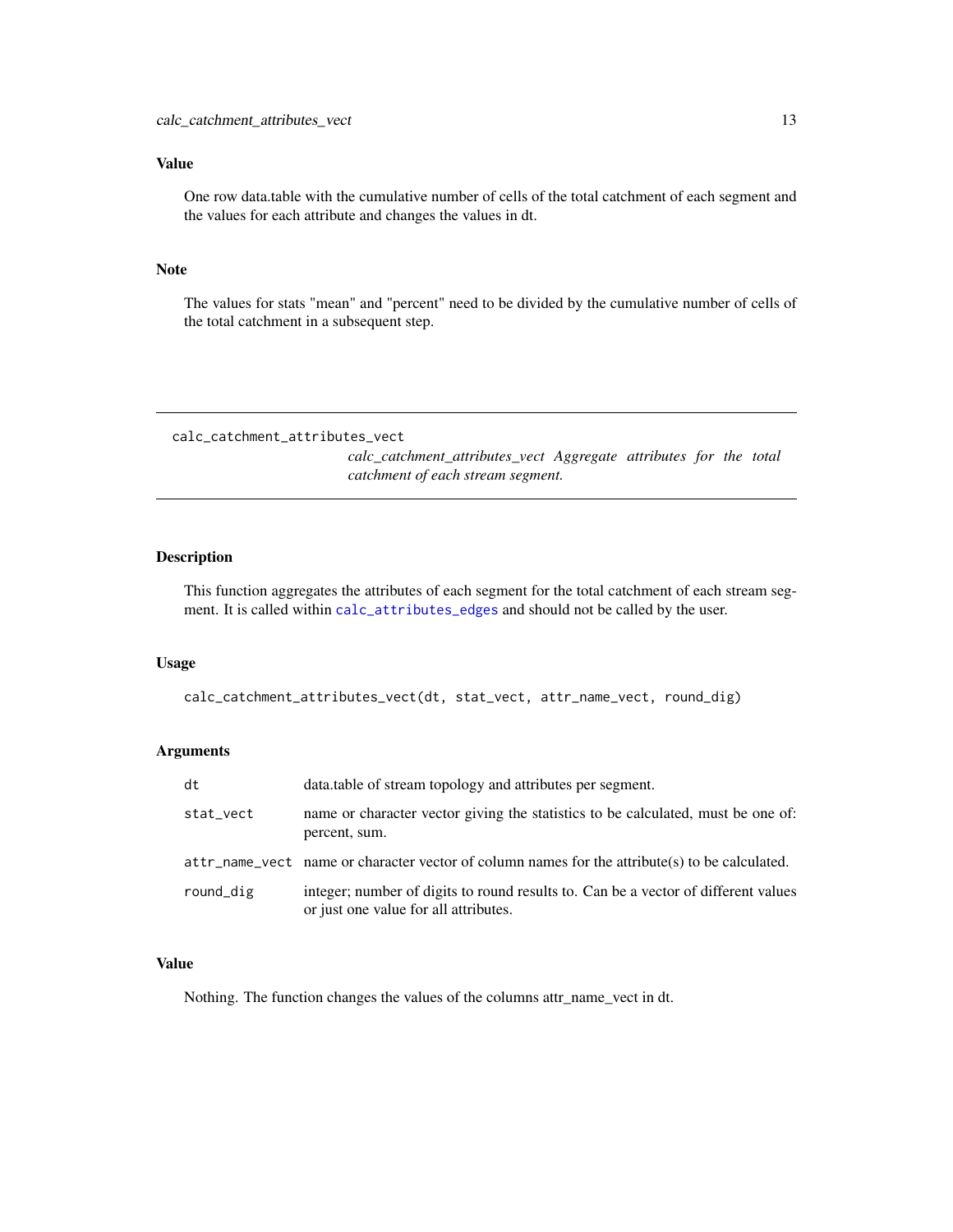<span id="page-13-1"></span><span id="page-13-0"></span>

#### Description

A vector (lines) map 'edges' is derived from 'streams\_v' and several attributes are assigned.

#### Usage

```
calc_edges()
```
# Details

Steps include:

- Assign unique 'rid' to each stream segment
- Find different stream networks in the region and assign 'netID'
- Calculate segments upstream distance, 'upDist' = flow length from the upstream node of the stream segment to the outlet of the network
- Calculate reach contributing areas (RCA ) per segment, 'rcaArea' = subcatchment area of each segment in square km
- Calculate catchment areas, 'H2OArea' = total catchment area of each segment in square km

All lengths are rounded to 2 and all areas to 6 decimal places, respectively.

#### Value

Nothing. The function produces the following map:

• 'edges': derived stream segments with computed attributes needed for 'SSN' (vector)

# Note

[setup\\_grass\\_environment](#page-31-1), [import\\_data](#page-26-1) and [derive\\_streams](#page-22-1) must be run before.

#### Author(s)

Mira Kattwinkel, <mira.kattwinkel@gmx.net>, Eduard Szoecs, <eduardszoecs@gmail.com>

```
# Initiate GRASS session
if(.Platform$OS.type == "windows"){
 gisbase = "c:/Program Files/GRASS GIS 7.4.0"
 } else {
 gisbase = "/usr/lib/grass74/"
 }
```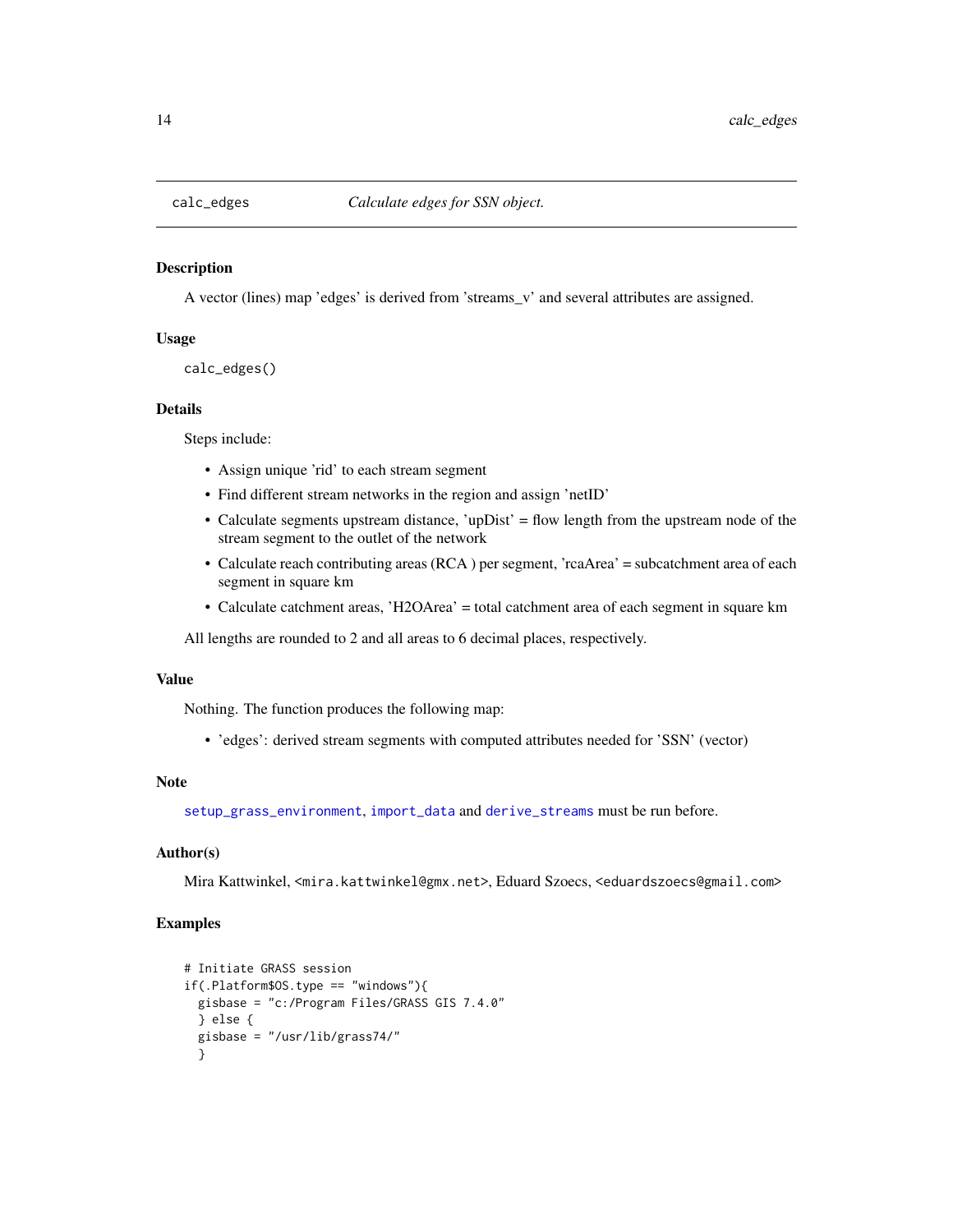```
initGRASS(gisBase = gisbase,
   home = tempdir(),
   override = TRUE)
# Load files into GRASS
dem_path <- system.file("extdata", "nc", "elev_ned_30m.tif", package = "openSTARS")
sites_path <- system.file("extdata", "nc", "sites_nc.shp", package = "openSTARS")
setup_grass_environment(dem = dem_path)
import_data(dem = dem_path, sites = sites_path)
gmeta()
# Derive streams from DEM
derive_streams(burn = 0, accum_threshold = 700, condition = TRUE, clean = TRUE)
# Prepare edges
calc_edges()
# Plot data
dem <- readRAST('dem', ignore.stderr = TRUE)
edges <- readVECT('edges', ignore.stderr = TRUE)
plot(dem, col = terrain.colors(20))
lines(edges, col = 'blue')
```
<span id="page-14-1"></span>calc\_prediction\_sites *Calculate prediction sites for 'SSN' object.*

# Description

A vector (points) map of prediction sites is created and several attributes are assigned.

#### Usage

```
calc_prediction_sites(predictions, dist = NULL, nsites = 10,
  netIDs = NULL
```
#### Arguments

| predictions | string giving the name for the prediction sites map.                             |
|-------------|----------------------------------------------------------------------------------|
| dist        | number giving the distance between the points to create in map units.            |
| nsites      | integer giving the approximate number of sites to create                         |
| netIDs      | integer (optional): create prediction sites only on streams with these netID(s). |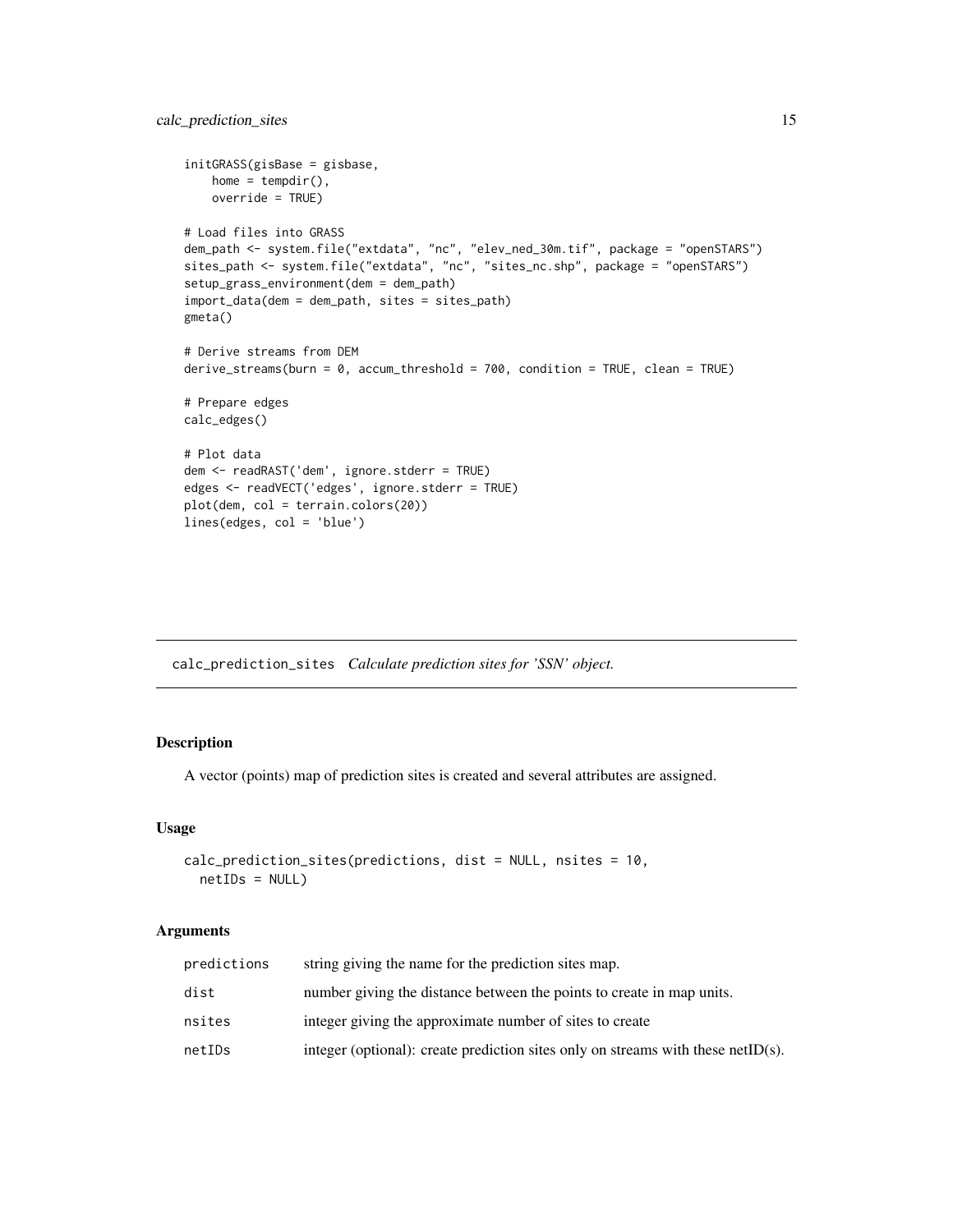#### <span id="page-15-0"></span>Details

Either dist or nsites must be provided. If dist is NULL, it is estimated by dividing the total stream length in the map by nsites; the number of sites actually derived might therefore be a bit smaller than nsites.

Steps include:

- Place points on edges with given distance from each other
- Assign unique identifiers (needed by the 'SSN' package) 'pid' and 'locID'.
- Get 'rid' and 'netID' of the stream segment the site intersects with (from map 'edges').
- Calculate upstream distance for each point ('upDist').
- Calculate distance ratio ('distRatio') between position of the site on the edge (= distance traveled from lower end of the edge to the site) and the total length of the edge.

'pid' and 'locID' are identical, unique numbers. 'upDist' is calculated using [r.stream.distance.](https://grass.osgeo.org/grass72/manuals/addons/r.stream.distance.html) Points are created using [v.segment.](https://grass.osgeo.org/grass72/manuals/v.segment.html)

#### **Note**

[import\\_data](#page-26-1), [derive\\_streams](#page-22-1) and [calc\\_edges](#page-13-1) must be run before.

# Author(s)

Mira Kattwinkel <mira.kattwinkel@gmx.net>

```
# Initiate GRASS session
if(.Platform$OS.type == "windows"){
  gisbase = "c:/Program Files/GRASS GIS 7.4.0"
  } else {
  gisbase = "/usr/lib/grass74/"
  }
initGRASS(gisBase = gisbase,
   home = tempdir(),
   override = TRUE)
# Load files into GRASS
dem_path <- system.file("extdata", "nc", "elev_ned_30m.tif", package = "openSTARS")
sites_path <- system.file("extdata", "nc", "sites_nc.shp", package = "openSTARS")
setup_grass_environment(dem = dem_path)
import_data(dem = dem_path, sites = sites_path)
gmeta()
# Derive streams from DEM
derive_streams(burn = 0, accum_threshold = 700, condition = TRUE, clean = TRUE)
calc_edges()
calc_sites()
calc_prediction_sites(predictions = "preds", dist = 2500)
```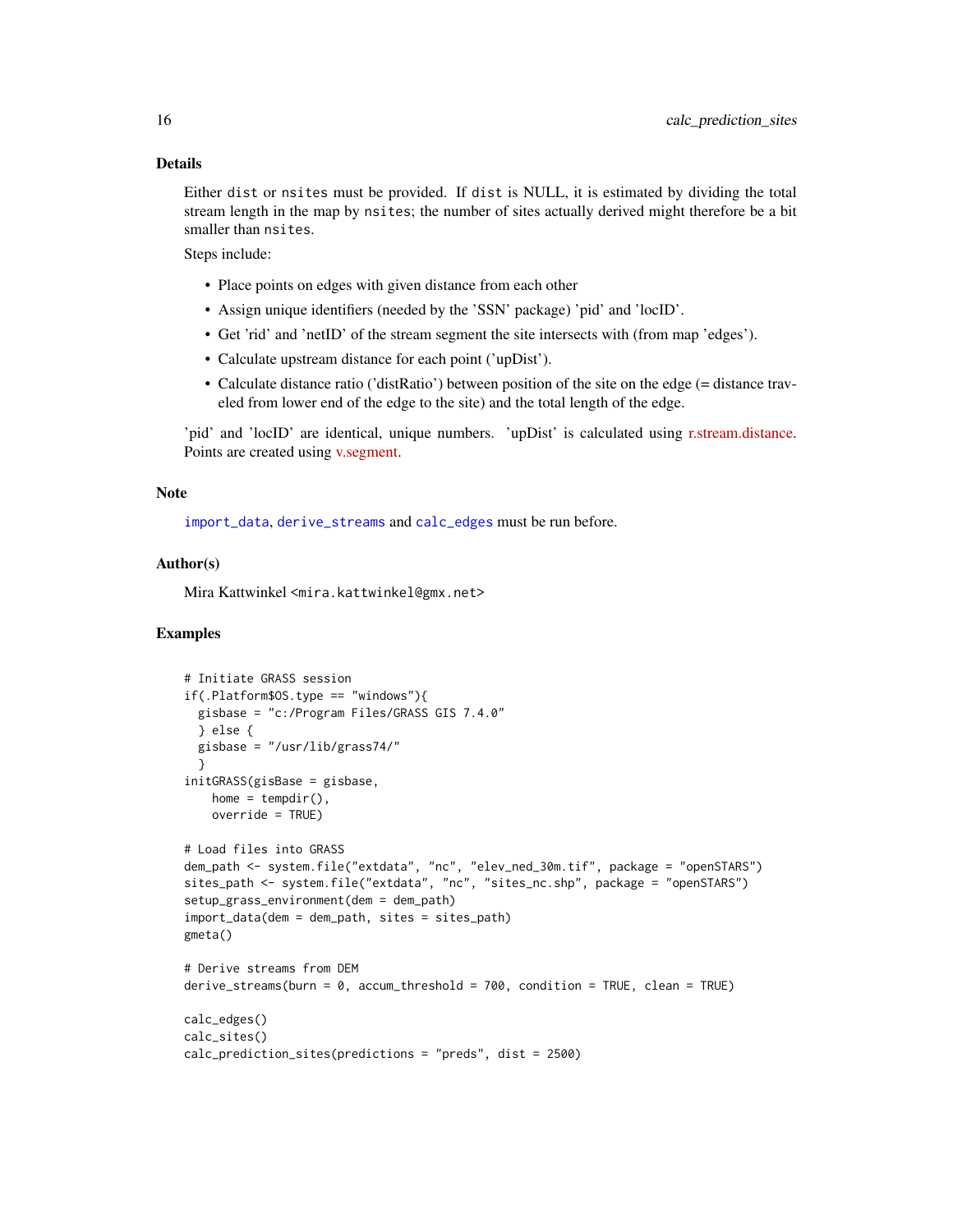```
dem <- readRAST('dem', ignore.stderr = TRUE)
sites <- readVECT('sites', ignore.stderr = TRUE)
preds <- readVECT('preds', ignore.stderr = TRUE)
edges <- readVECT('edges', ignore.stderr = TRUE)
plot(dem, col = terrain.colors(20))
lines(edges, col = 'blue', lwd = 2)
points(sites, pch = 4)
points(preds, pch = 19, col = "steelblue")
```
<span id="page-16-1"></span>

| calc_sites | Calculate sites for SSN object. |
|------------|---------------------------------|
|            |                                 |

# Description

A vector (points) map 'sites' is derived and several attributes are assigned.

## Usage

calc\_sites(locid\_col = NULL, pid\_col = NULL, pred\_sites = NULL)

# Arguments

| locid_col  | character (optional); column name in the sites attribute table giving a unique site<br>identifier. If not provided, it is created automatically (based on the 'cat' field;<br>default).               |
|------------|-------------------------------------------------------------------------------------------------------------------------------------------------------------------------------------------------------|
| pid_col    | character (optional); column name in the sites attribute table that distinguishes<br>between repeated measurements at a sampling site, e.g. by date. If not provided,<br>it is created automatically. |
| pred_sites | character vector (optional); names for prediction sites (loaded with import_data).                                                                                                                    |

#### Details

Steps include:

- Snap points to derived network (edges). 'dist' gives the distance of the original position to the closest streams segment. If this is a too large value consider running [derive\\_streams](#page-22-1) again with smaller value for accum\_threshold and/or min\_stream\_length.
- Assign unique 'pid' and 'locID' (needed by the 'SSN' package).
- Get 'rid' and 'netID' of the stream segment the site intersects with (from map "edges").
- Calculate upstream distance for each point ('upDist').
- Calculate distance ratio ('ratio') between position of site on edge (distance traveled from lower end of the edge to the site) and the total length of the edge.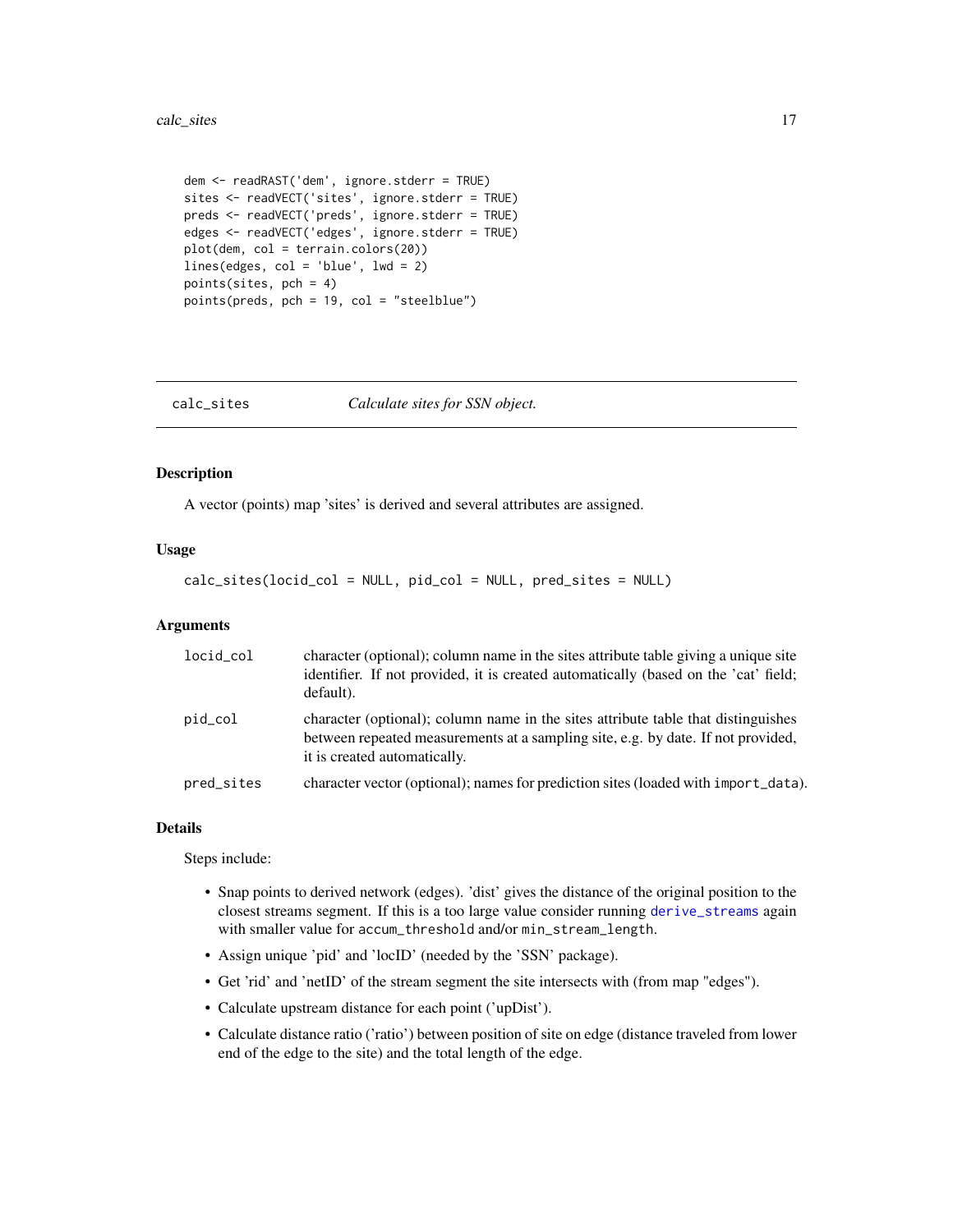Often, survey sites do not lay exactly on the stream network (due to GPS imprecision, stream representation as lines, derivation of streams from dem, etc.). To assign an exact position of the sites on the network they are moved to the closest stream segment (snapped) using the GRASS function [v.distance.](https://grass.osgeo.org/grass74/manuals/v.distance.html)

If locid\_col and pid\_col are not provided, 'pid' and 'locID' are identical, unique numbers. If they are provided, they are created based on these columns (as numbers, not as text). Note that repeated measurements can be joined to the sites at a later step. Then, 'pid' needs to be updated accordingly (NOT YET IMPLEMENTED).

'upDist' is calculated using [v.distance](https://grass.osgeo.org/grass73/manuals/v.distance.html) with upload = "to\_along" which gives the distance along the stream segment to the next upstream node ('distalong'). 'upDist' is the difference between the 'upDist' of the edge the point lies on and 'distalong'.

If prediction sites have been created outside of this package they can be processed here as well. They must have been imported with [import\\_data](#page-26-1) before. Alternatively, prediction sites can be created using [calc\\_prediction\\_sites](#page-14-1).

# Note

[import\\_data](#page-26-1), [derive\\_streams](#page-22-1) and [calc\\_edges](#page-13-1) must be run before.

## Author(s)

Mira Kattwinkel <mira.kattwinkel@gmx.net>, Eduard Szoecs, <eduardszoecs@gmail.com>,

```
# Initiate GRASS session
if(.Platform$0S.type == "windows")gisbase = "c:/Program Files/GRASS GIS 7.4.0"
 } else {
 gisbase = "/usr/lib/grass74/"
  }
initGRASS(gisBase = gisbase,
   home = tempdir(),
   override = TRUE)
# Load files into GRASS
dem_path <- system.file("extdata", "nc", "elev_ned_30m.tif", package = "openSTARS")
sites_path <- system.file("extdata", "nc", "sites_nc.shp", package = "openSTARS")
setup_grass_environment(dem = dem_path)
import_data(dem = dem_path, sites = sites_path)
gmeta()
# Derive streams from DEM
derive_streams(burn = 0, accum_threshold = 700, condition = TRUE, clean = TRUE)
# Check and correct complex junctions (there are no complex juctions in this
# example date set)
cj <- check_compl_junctions()
if(cj){
```
<span id="page-17-0"></span>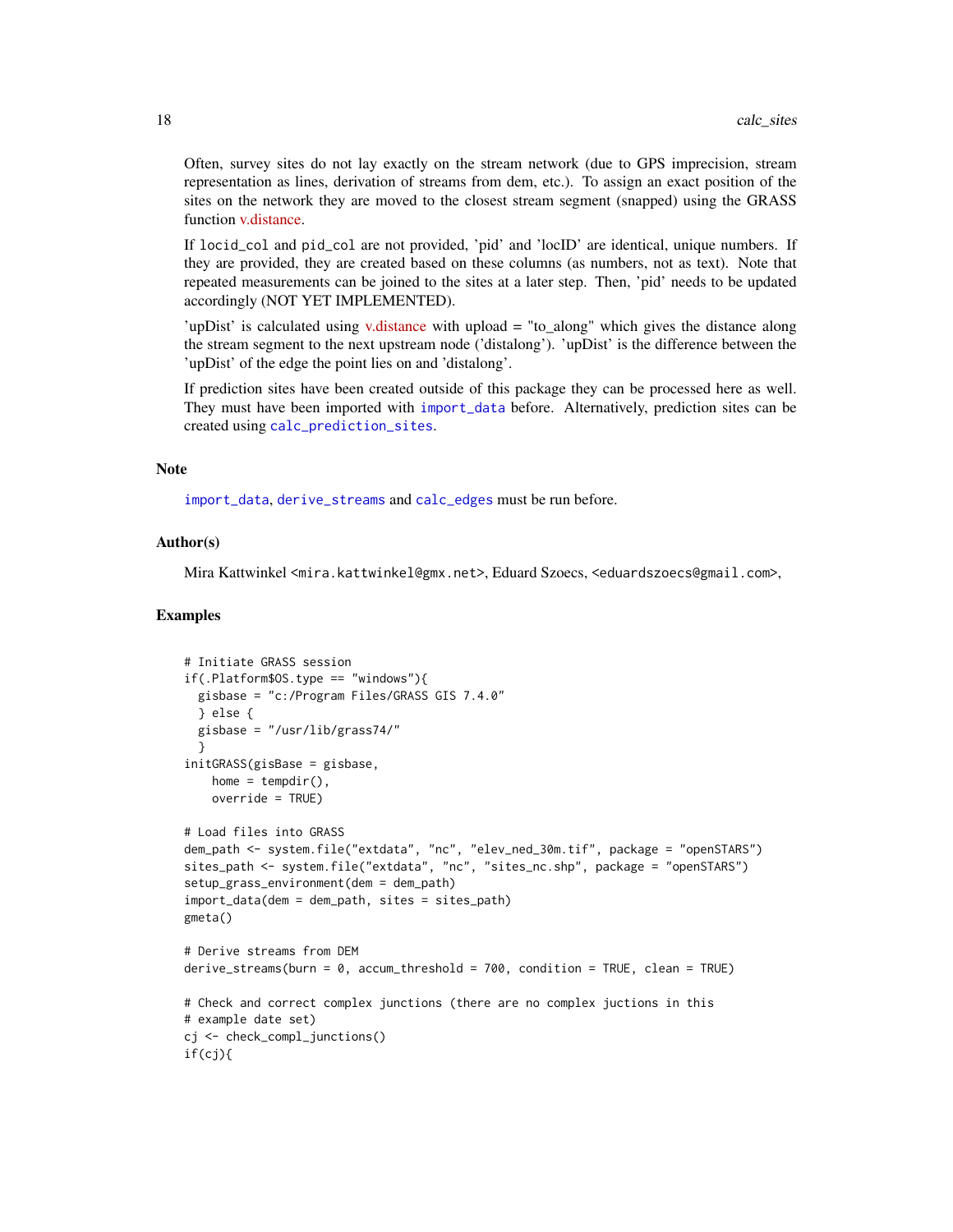```
correct_compl_junctions()
}
# Prepare edges
calc_edges()
# Prepare site
calc_sites()
# Plot data
dem <- readRAST('dem', ignore.stderr = TRUE)
edges <- readVECT('edges', ignore.stderr = TRUE)
sites <- readVECT('sites', ignore.stderr = TRUE)
sites_o <- readVECT('sites_o', ignore.stderr = TRUE)
plot(dem, col = terrain.colors(20),axes = TRUE)
lines(edges, col = 'blue')
points(sites, pch = 4)
points(sites_o, pch = 1)
legend("topright", pch = c(1, 4), legend = c("original", "corrected"))
```
check\_compl\_junctions *Check if there are more than two inflows to an outflow.*

# Description

It is checked, if there are more than two inflows to an outflow.

# Usage

check\_compl\_junctions()

#### Details

It is checked, if there are columns named 'prev\_str03', 'prev\_str04' and 'prev\_str05' in the attribute table of streams v derived with derive\_streams (i.e. based on the GRASS function [r.stream.order\)](https://grass.osgeo.org/grass74/manuals/addons/r.stream.order.html).

# Value

TRUE if there are complex junctions.

#### Note

[setup\\_grass\\_environment](#page-31-1), [import\\_data](#page-26-1) and [derive\\_streams](#page-22-1) must be run before.

# Author(s)

Mira Kattwinkel <mira.kattwinkel@gmx.net>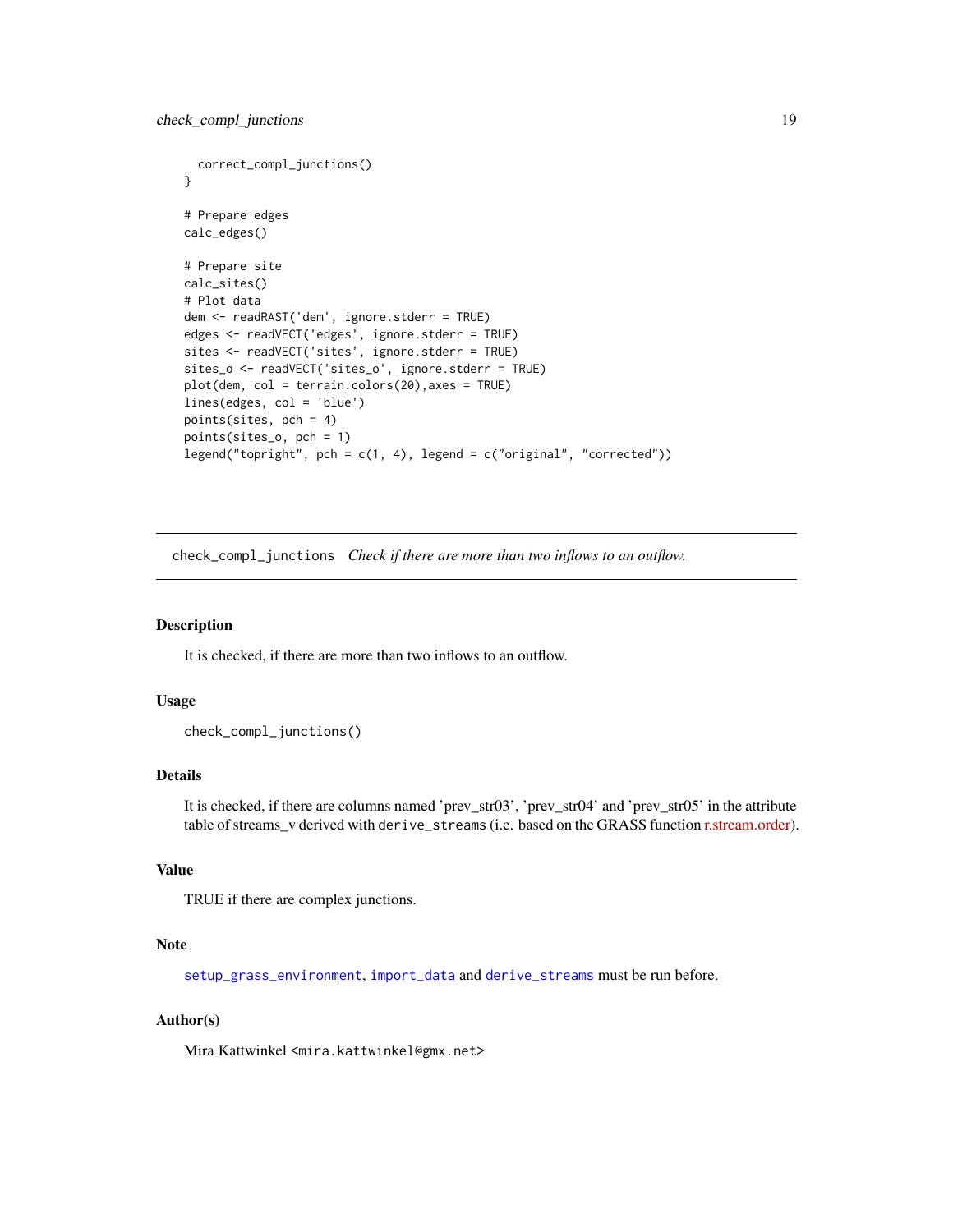# Examples

```
# Initiate GRASS session
if(.Platform$0S.type == "windows")gisbase = "c:/Program Files/GRASS GIS 7.4.0"
 } else {
 gisbase = "/usr/lib/grass74/"
  }
initGRASS(gisBase = gisbase,
   home = tempdir(),
   override = TRUE)
# Load files into GRASS
dem_path <- system.file("extdata", "nc", "elev_ned_30m.tif", package = "openSTARS")
sites_path <- system.file("extdata", "nc", "sites_nc.shp", package = "openSTARS")
setup_grass_environment(dem = dem_path)
import_data(dem = dem_path, sites = sites_path)
gmeta()
# Derive streams from DEM
derive_streams(burn = 0, accum_threshold = 700, condition = TRUE, clean = TRUE)
check_compl_junctions()
```
check\_ssn *Checking 'SSN' object.*

#### Description

This function roughly checks the 'SSN' object. It returns FALSE if some essential columns are missing or values have illegal values.

#### Usage

```
check_ssn(path, predictions = NULL)
```
## Arguments

| path        | character; path to .ssn object.            |
|-------------|--------------------------------------------|
| predictions | $name(s)$ of prediction map(s) (optional). |

# Value

TRUE or FALSE depending if checks pass.

# Author(s)

Mira Kattwinkel, <mira.kattwinkel@gmx.net>, Eduard Szoecs, <eduardszoecs@gmail.com>

<span id="page-19-0"></span>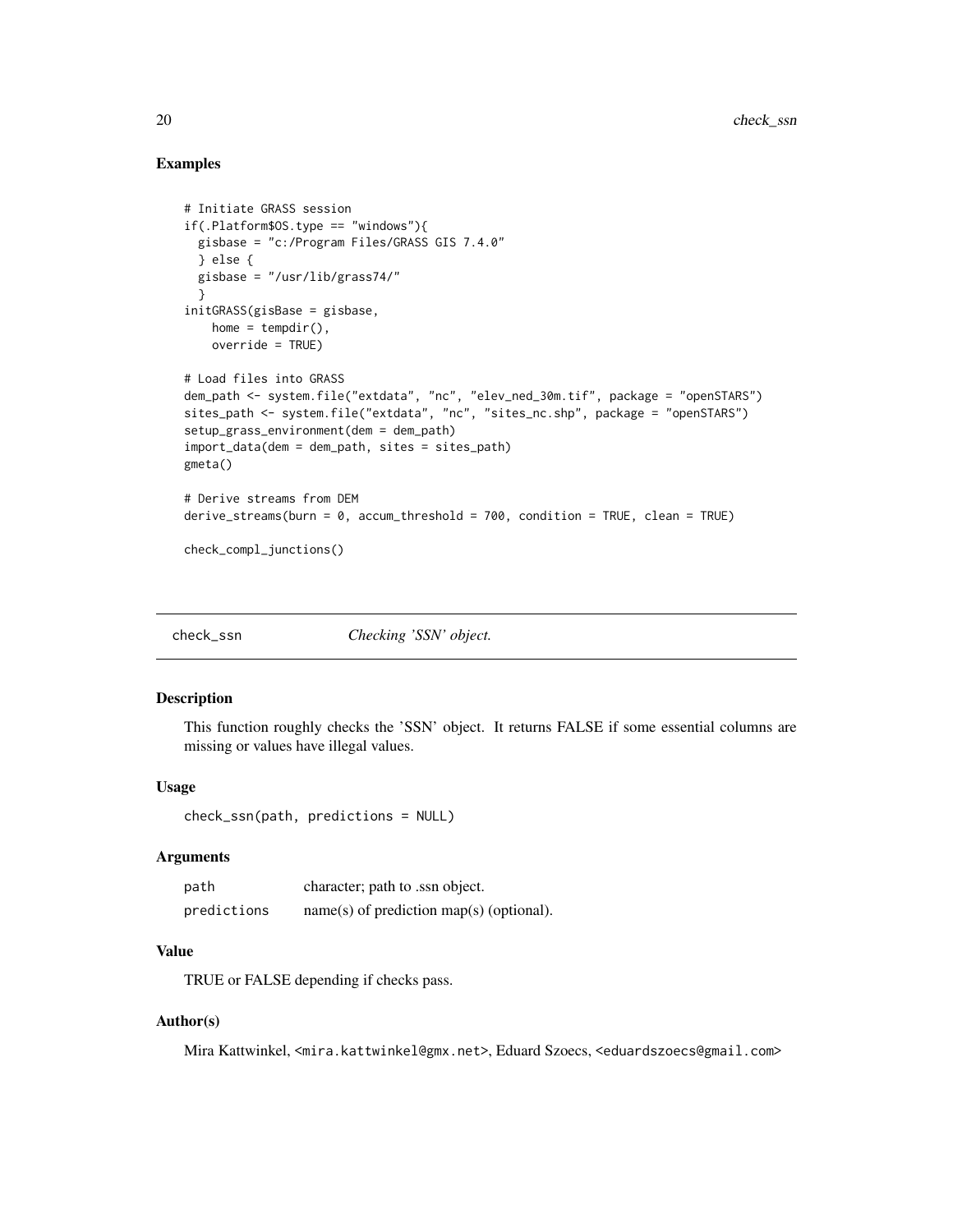#### check\_ssn 21

```
# Initiate GRASS session
if(.Platform$OS.type == "windows"){
  gisbase = "c:/Program Files/GRASS GIS 7.4.0"
  } else {
  gisbase = "/usr/lib/grass74/"
  }
initGRASS(gisBase = gisbase,
   home = tempdir(),
   override = TRUE)
# Load files into GRASS
dem_path <- system.file("extdata", "nc", "elev_ned_30m.tif", package = "openSTARS")
sites_path <- system.file("extdata", "nc", "sites_nc.shp", package = "openSTARS")
setup_grass_environment(dem = dem_path)
import_data(dem = dem_path, sites = sites_path)
gmeta()
# Derive streams from DEM
derive_streams(burn = \theta, accum_threshold = 700, condition = TRUE, clean = TRUE)
# Check and correct complex junctions (there are no complex juctions in this
# example date set if the accum_threshold is high)
cj <- check_compl_junctions()
if(cj)correct_compl_junctions()
}
# Prepare edges
calc_edges()
# Prepare site
calc_sites()
# Calculate H2OArea
calc_attributes_sites_exact()
# Plot data
dem <- readRAST('dem', ignore.stderr = TRUE)
sites <- readVECT('sites', ignore.stderr = TRUE)
sites_orig <- readVECT('sites_o', ignore.stderr = TRUE)
edges <- readVECT('edges', ignore.stderr = TRUE)
plot(dem, col = terrain.colors(20))
lines(edges, col = 'blue')
points(sites_orig, pch = 4)
cols <- colorRampPalette(c("blue", 'red'))(length(sites$H2OArea))[rank(sites$H2OArea)]
points(sites, pch = 16, col = cols)# Write data to SSN Folder
ssn_dir <- file.path(tempdir(), 'nc.ssn')
export_ssn(ssn_dir, delete_directory = TRUE)
```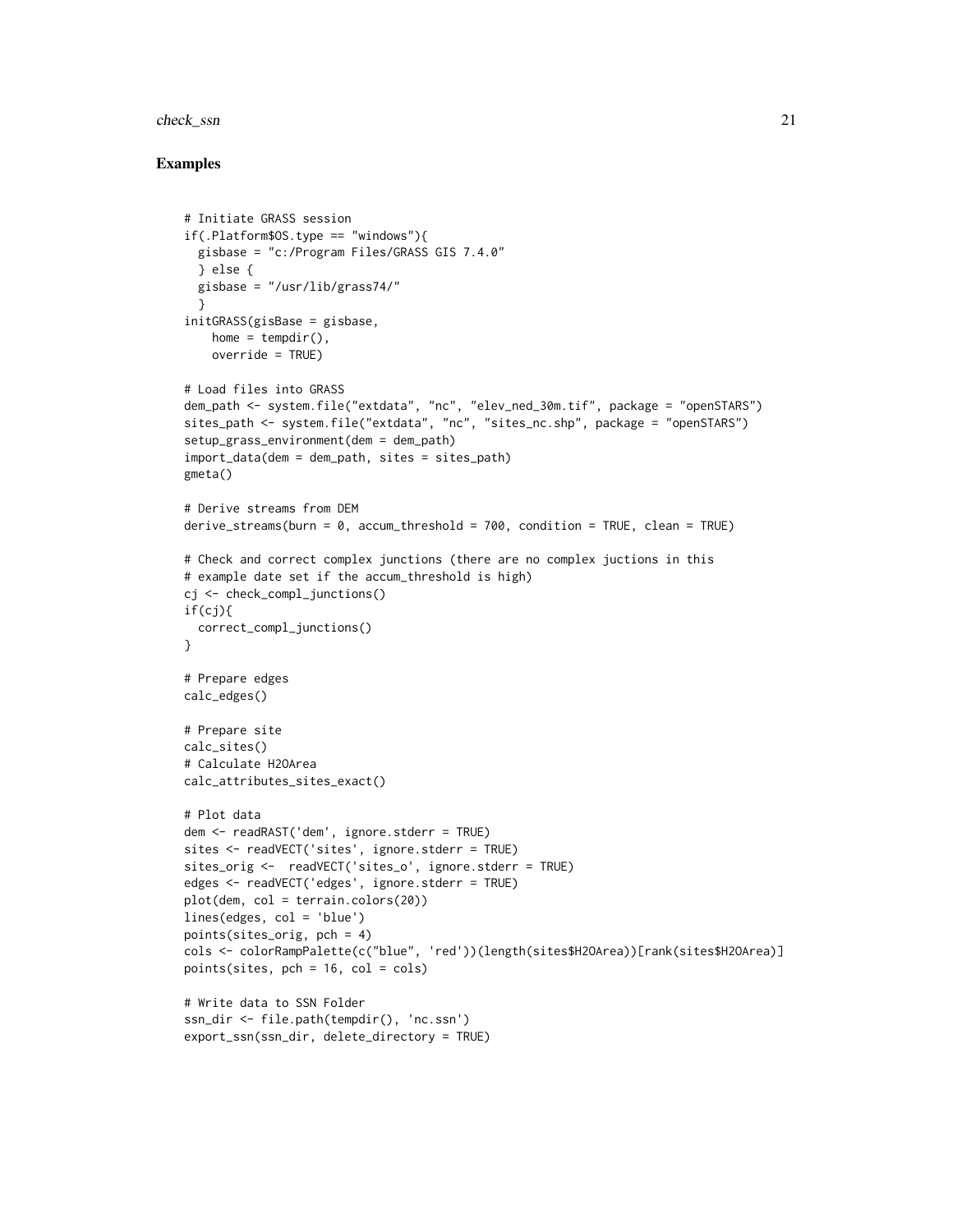```
# Check if all files are ok
library(SSN)
check_ssn(ssn_dir)
```
# correct\_compl\_junctions

*Correct junctions with three inflows.*

# Description

At complex junctions (i.e. more than two inflows to an outflow), the outflow is broken into two segments at 1/4 of the DEM's cell size downstream of the start using the GRASS function [v.edit\(](https://grass.osgeo.org/grass74/manuals/v.edit.html)tool = break). Then, the stream with the smallest angle to the outflow is moved to this new junction using [v.edit\(](https://grass.osgeo.org/grass74/manuals/v.edit.html)tool = vertexmove). So far, this function works only for junctions with three inflows, not more.

## Usage

```
correct_compl_junctions(clean = TRUE, celltoldig = 2)
```
#### **Arguments**

| clean      | logical; should intermediate files be removed from 'GRASS' session?                                                  |
|------------|----------------------------------------------------------------------------------------------------------------------|
| celltoldig | integer; number of digits the cell size dimensions are rounded to before it is<br>checked whether they are identical |

## Value

Nothing. The function changes features in

- 'streams\_v': Updated streams with topology (vector)
- 'streams\_r': Updated stream raster (new cat) (raster)

and copies the original to

- 'streams\_v\_o': Originally derived streams with topology (vector)
- 'streams\_r\_o': Originally derived stream raster (raster).

#### Note

[setup\\_grass\\_environment](#page-31-1), [import\\_data](#page-26-1) and [derive\\_streams](#page-22-1) must be run before.

#### Author(s)

Mira Kattwinkel <mira.kattwinkel@gmx.net>

<span id="page-21-0"></span>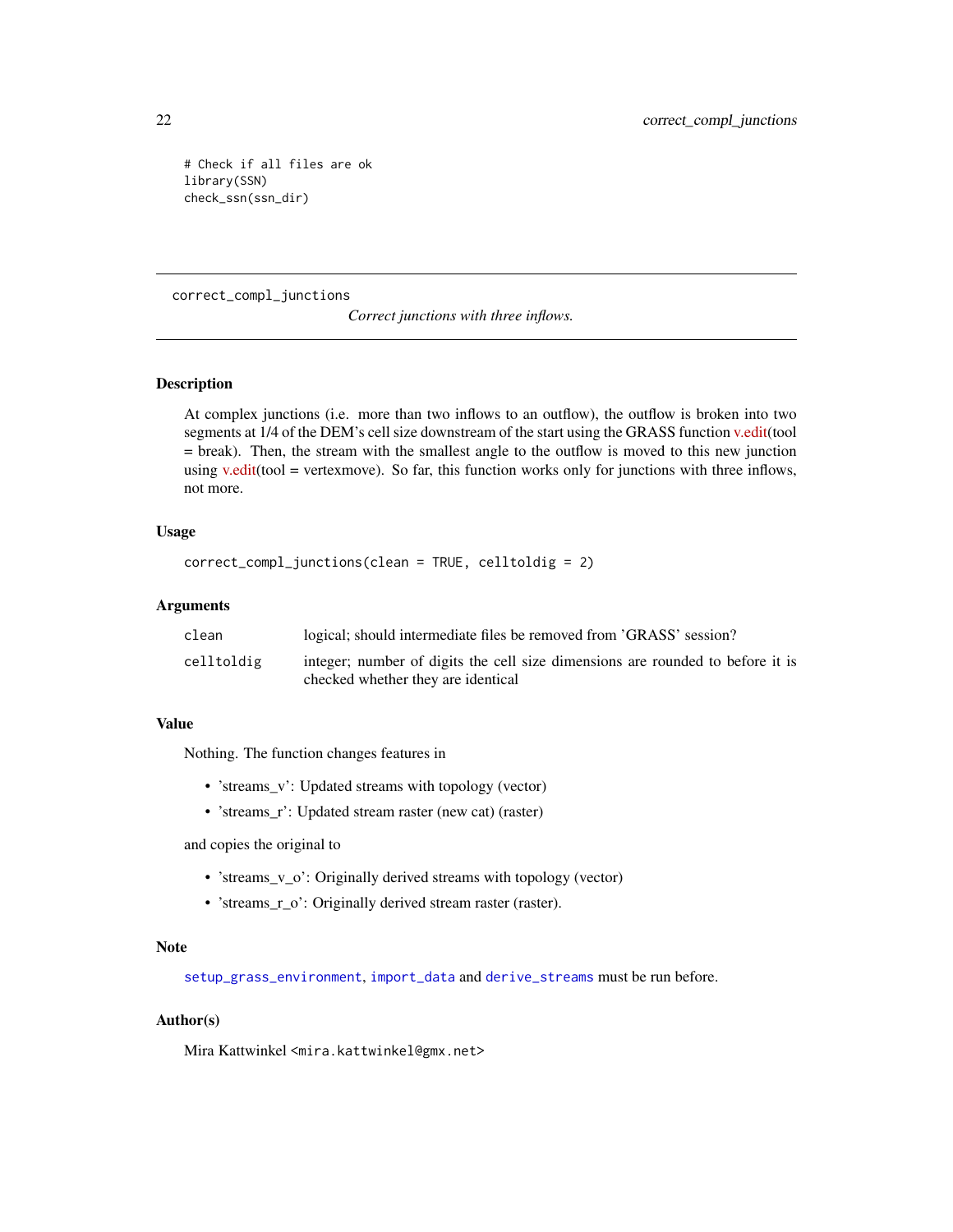# <span id="page-22-0"></span>derive\_streams 23

## Examples

```
# Initiate GRASS session
if(.Platform$0S.type == "windows")gisbase = "c:/Program Files/GRASS GIS 7.4.0"
  } else {
  gisbase = "/usr/lib/grass74/"
  }
initGRASS(gisBase = gisbase,
   home = tempdir(),
    override = TRUE)
# Load files into GRASS
dem_path <- system.file("extdata", "nc", "elev_ned_30m.tif", package = "openSTARS")
sites_path <- system.file("extdata", "nc", "sites_nc.shp", package = "openSTARS")
setup_grass_environment(dem = dem_path)
import_data(dem = dem_path, sites = sites_path)
gmeta()
# Derive streams from DEM
derive_streams(burn = 0, accum_threshold = 100, condition = TRUE, clean = TRUE)
# Check and correct complex junctions (there are complex juctions in the
# example date set if the accumulation threshold is low)
cj <- check_compl_junctions()
if(cj){
  correct_compl_junctions()
}
# plot
dem <- readRAST('dem', ignore.stderr = TRUE)
streams <- readVECT('streams_v', ignore.stderr = TRUE)
streams_orig <- readVECT('streams_v_o', ignore.stderr = TRUE)
# zoom to a relevant part of the dem
plot(dem, col = terrain.colors(20), axes = TRUE,
  xlim = c(640050, 640200), ylim = c(219700, 219850))lines(streams_orig, col = 'red', lwd = 4)
lines(streams, col = 'blue', lty = 2, lwd = 2)legend("topright", col = c("red", "blue"), \; lty = c(1,2), \; lwd = c(4,2),legend = c("original", "corrected"))
```
<span id="page-22-1"></span>derive\_streams *Derive stream network from DEM.*

#### Description

Streams are derived from a digital elevation model (DEM) using the GRASS function [r.stream.extract.](https://grass.osgeo.org/grass74/manuals/r.stream.extract.html) If a stream network is available (see [import\\_data](#page-26-1)) and burn  $> 0$  it will be first burnt into DEM. Stream topology is derived using the GRASS function [r.stream.order.](https://grass.osgeo.org/grass74/manuals/addons/r.stream.order.html)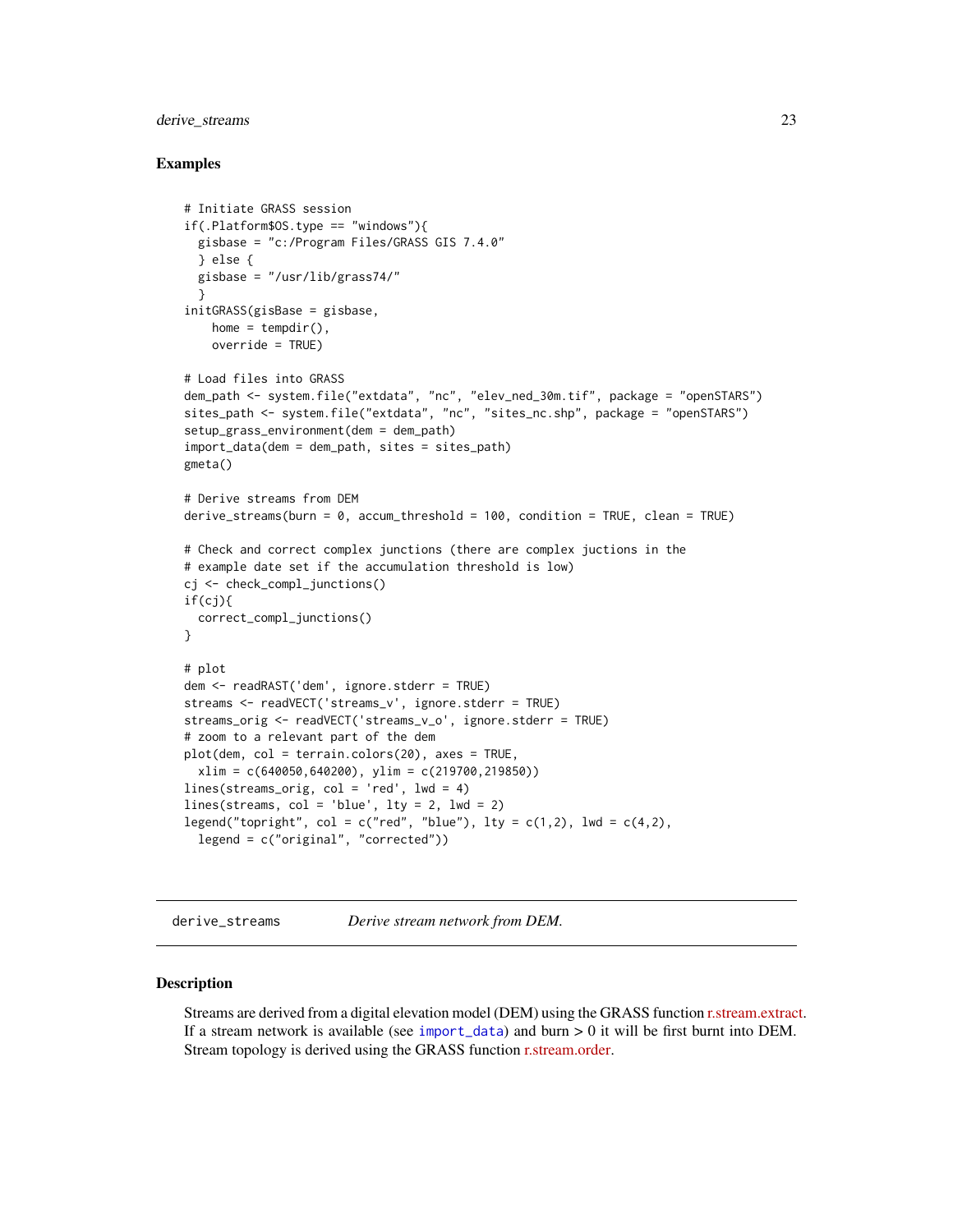#### <span id="page-23-0"></span>Usage

```
derive_streams(burn = 5, accum_threshold = 700, condition = TRUE,
 min_stream_length = 0, dem_name = NULL, clean = TRUE, mem = FALSE)
```
### Arguments

| burn              | numeric; how many meters should the streams be burned into the DEM? Only<br>applicable if a mapped stream network is provided in import_data.    |  |
|-------------------|--------------------------------------------------------------------------------------------------------------------------------------------------|--|
| accum_threshold   |                                                                                                                                                  |  |
|                   | integer; accumulation threshold to use (i.e. minimum flow accumulation value)<br>in cells that will initiate a new stream). See details below.   |  |
| condition         | logical; should the DEM be conditioned using r.hydrodem'                                                                                         |  |
| min_stream_length |                                                                                                                                                  |  |
|                   | integer: minimum stream length in number of DEM raster cells; shorter first<br>order stream segments are deleted; default: 0. See details below. |  |
| dem_name          | character vector, optional; default: 'dem'; useful if conditioned and / or burnt in<br>DEM raster from previous runs shall be used.              |  |
| clean             | logical; should intermediate raster layer of imported streams ('streams_or') be<br>removed from the GRASS session?                               |  |
| mem               | logical; should -m flag in the GRASS function r.watershed be used (for data<br>preparation)?                                                     |  |

# Details

For details on accum\_threshold and min\_stream\_length see the parameters 'threshold' and 'stream\_length' at [r.stream.extract.](https://grass.osgeo.org/grass74/manuals/r.stream.extract) It might be useful to not burn in the whole available stream network but only parts of it (e.g., larger streams with higher Strahler stream order only). For this, the stream network needs to be pre-processed (parts could be deleted) before loading it with import\_data.

#### Value

Nothing. The function produces the following maps:

- 'streams\_r' derived streams (raster)
- 'streams v' derived streams with topology (vector)
- 'dirs' flow directions (raster)
- 'accums' accumulation values (raster)
- 'dem\_cond' conditioned dem (raster) if condition is TRUE
- 'dem\_[cond]\_burn[X]' burnt in DEM (raster) if burn is  $> 0$

The original GRASS map 'dem' is not modified if condition is TRUE and / or burn > 0.

#### Note

[setup\\_grass\\_environment](#page-31-1) and [import\\_data](#page-26-1) must be run before.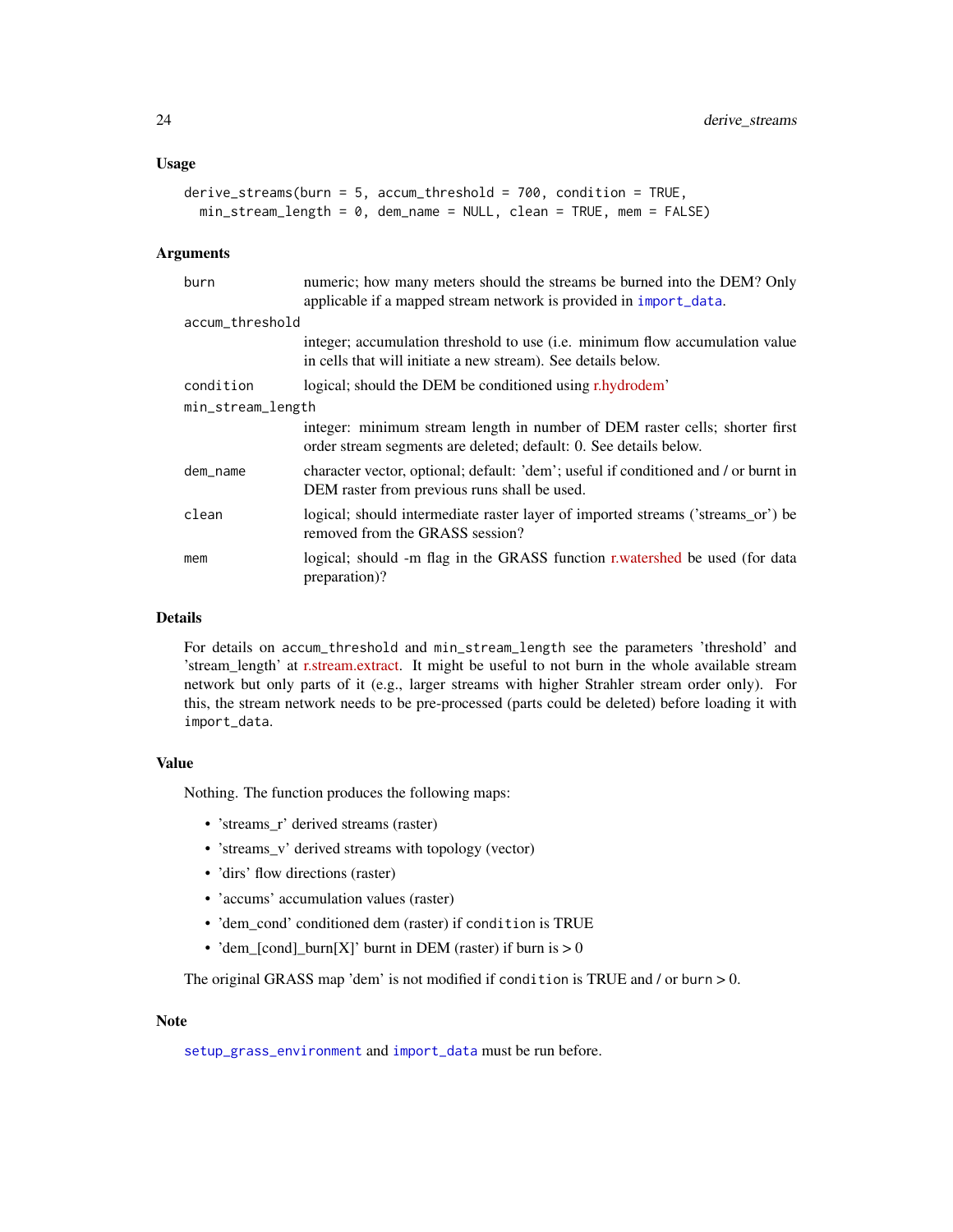# <span id="page-24-0"></span>export\_ssn 25

#### Author(s)

Mira Kattwinkel <mira.kattwinkel@gmx.net>, Eduard Szoecs, <eduardszoecs@gmail.com>

#### Examples

```
# Initiate GRASS session
if(.Platform$0S.type == "windows")gisbase = "c:/Program Files/GRASS GIS 7.4.0"
  } else {
  gisbase = "/usr/lib/grass74/"
  }
initGRASS(gisBase = gisbase,
   home = tempdir(),
   override = TRUE)
# Load files into GRASS
dem_path <- system.file("extdata", "nc", "elev_ned_30m.tif", package = "openSTARS")
sites_path <- system.file("extdata", "nc", "sites_nc.shp", package = "openSTARS")
setup_grass_environment(dem = dem_path)
import_data(dem = dem_path, sites = sites_path)
gmeta()
# Derive streams from DEM
derive_streams(burn = 0, accum_threshold = 700, condition = TRUE, clean = TRUE)
dem <- readRAST('dem', ignore.stderr = TRUE)
sites <- readVECT('sites_o', ignore.stderr = TRUE)
streams <- readVECT('streams_v', ignore.stderr = TRUE)
plot(dem, col = terrain.colors(20))
lines(streams, col = 'blue', lwd = 2)
points(sites, pch = 4)
```
<span id="page-24-1"></span>export\_ssn *Export 'SSN' object*

#### Description

This function exports the calculated sites, edges and binary IDs to a folder which then can be read using the 'SSN' package.

#### Usage

```
export_ssn(path, predictions = NULL, delete_directory = FALSE)
```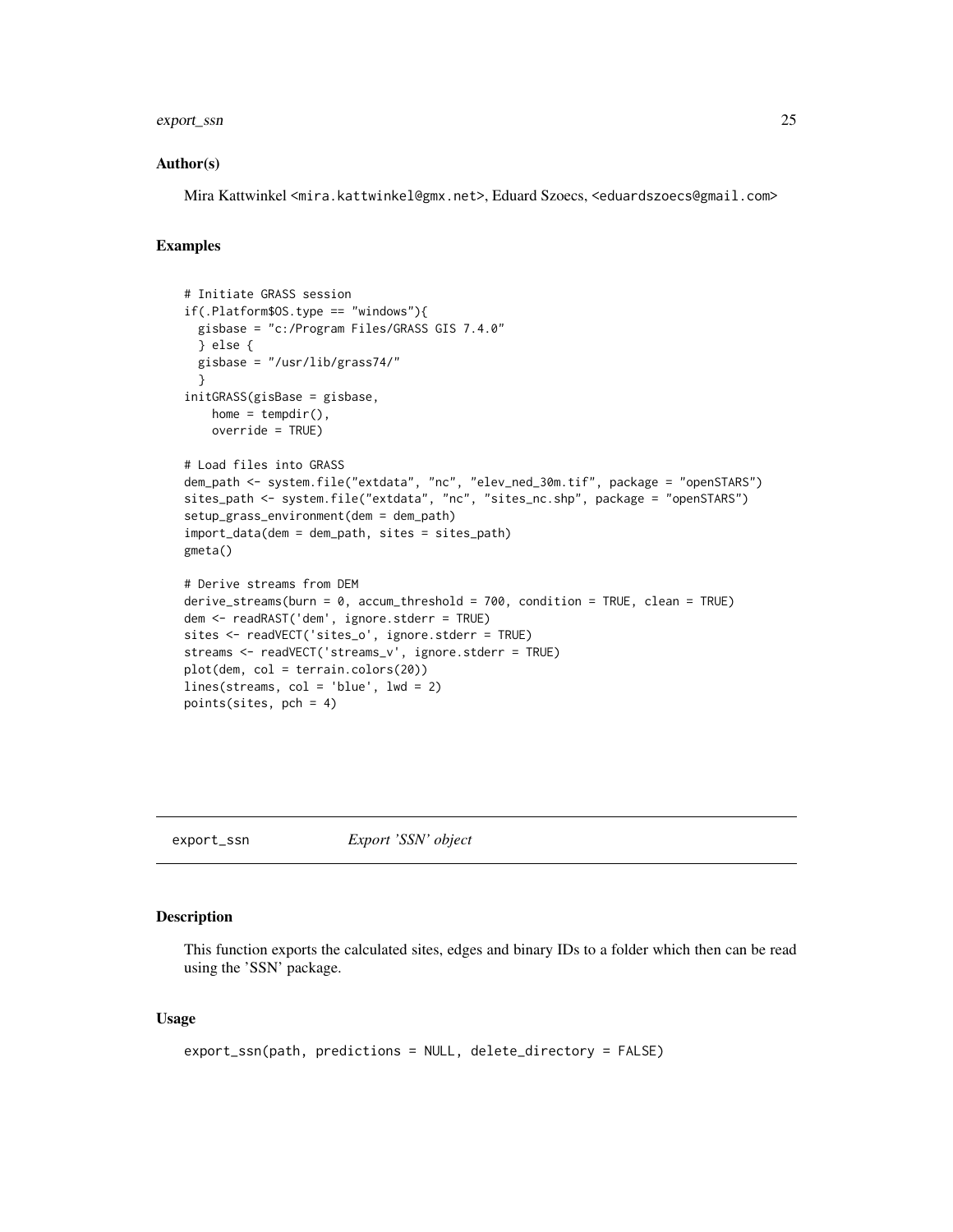# Arguments

| path             | character; path to write ssn object to.                                            |
|------------------|------------------------------------------------------------------------------------|
| predictions      | $name(s)$ of prediction map(s) (optional).                                         |
| delete_directory |                                                                                    |
|                  | boolean; shall the ssn directory and all files be deleted before export in case it |
|                  | already exists? See details.                                                       |

# Details

First it is checked if one of the column names is longer than 10 characters (which cannot be exported to ESRI shape files as required by 'SSN').

delete\_directory = TRUE is useful if the same directory name has been used before and the existing data shall be overwritten.

## Value

Nothing. Files are written to the specified folder

#### Author(s)

Mira Kattwinkel,<mira.kattwinkel@gmx.net>, Eduard Szoecs, <eduardszoecs@gmail.com>

```
# Initiate GRASS session
if(.Platform$0S.type == "windows")gisbase = "c:/Program Files/GRASS GIS 7.4.0"
  } else {
  gisbase = "/usr/lib/grass74/"
  }
initGRASS(gisBase = gisbase,
   home = tempdir(),
   override = TRUE)
# Load files into GRASS
dem_path <- system.file("extdata", "nc", "elev_ned_30m.tif", package = "openSTARS")
sites_path <- system.file("extdata", "nc", "sites_nc.shp", package = "openSTARS")
setup_grass_environment(dem = dem_path)
import_data(dem = dem_path, sites = sites_path)
gmeta()
# Derive streams from DEM
derive_streams(burn = 0, accum_threshold = 700, condition = TRUE, clean = TRUE)
# Check and correct complex junctions (there are no complex juctions in this
# example date set)
cj <- check_compl_junctions()
if(cj){
  correct_compl_junctions()
```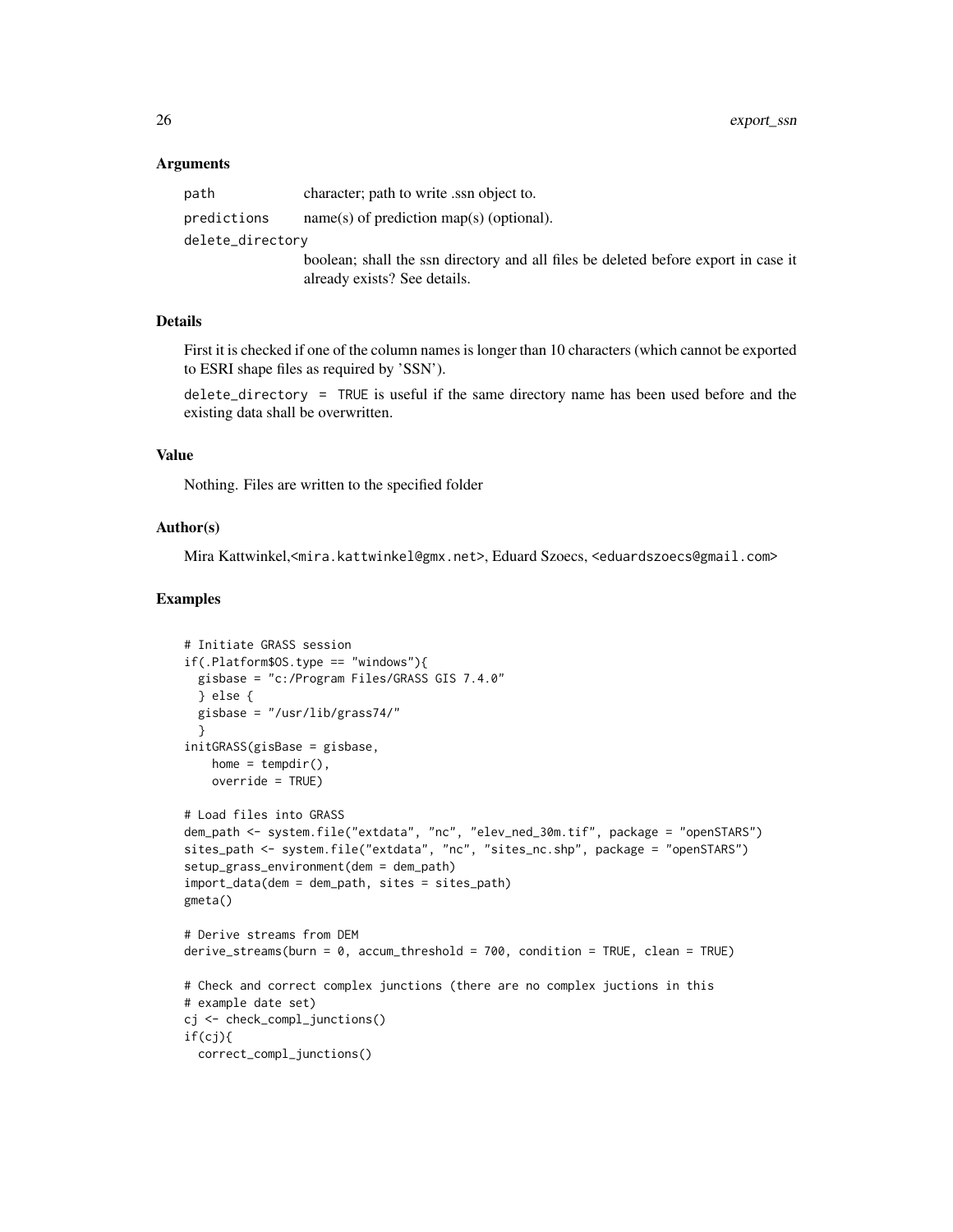<span id="page-26-0"></span>import\_data 27

```
}
# Prepare edges
calc_edges()
# Prepare site
calc_sites()
# Write data to SSN Folder
ssn_dir <- file.path(tempdir(), 'nc.ssn')
export_ssn(ssn_dir, delete_directory = TRUE)
list.files(ssn_dir)
```
<span id="page-26-1"></span>import\_data *Import data into 'GRASS.'*

# Description

This function loads a DEM (digital elevation model) and sites data (both required) into the 'GRASS' session. Optionally, prediction sites and streams data can be loaded and the streams may be corrected by snapping to prevent lose ends. Likewise, potential predictor maps (raster or vector format) can be loaded.

# Usage

```
import_data(dem, band = 1, sites, streams = NULL, snap_streams = FALSE,
 pred_sites = NULL, predictor_raster = NULL, predictor_r_names = NULL,
 predictor_vector = NULL, predictor_v_names = NULL)
```
## Arguments

| dem              | character; path to DEM (digital elevation model) raster file.                                                                                                                             |
|------------------|-------------------------------------------------------------------------------------------------------------------------------------------------------------------------------------------|
| band             | integer (optional); defines which band is used                                                                                                                                            |
| sites            | character string or object; path to sites vector file (ESRI shape) or sp or sf data<br>object.                                                                                            |
| streams          | character string or object (optional); path to network vector file (ESRI shape) or<br>sp or sf data object. If available this can be burnt into the DEM in derive_streams                 |
| snap_streams     | boolean (optional); snap line ends. If TRUE line ends of the streams are snapped<br>to the next feature if they are unconnected with threshold of 10 m using 'GRASS'<br>function v.clean. |
| pred_sites       | character string vector or object(s) (optional); path(s) to prediction sites vector<br>files (ESRI shape) or sp or sf data object.                                                        |
| predictor_raster |                                                                                                                                                                                           |
|                  |                                                                                                                                                                                           |

character vector (optional); paths to raster data to import as predictors.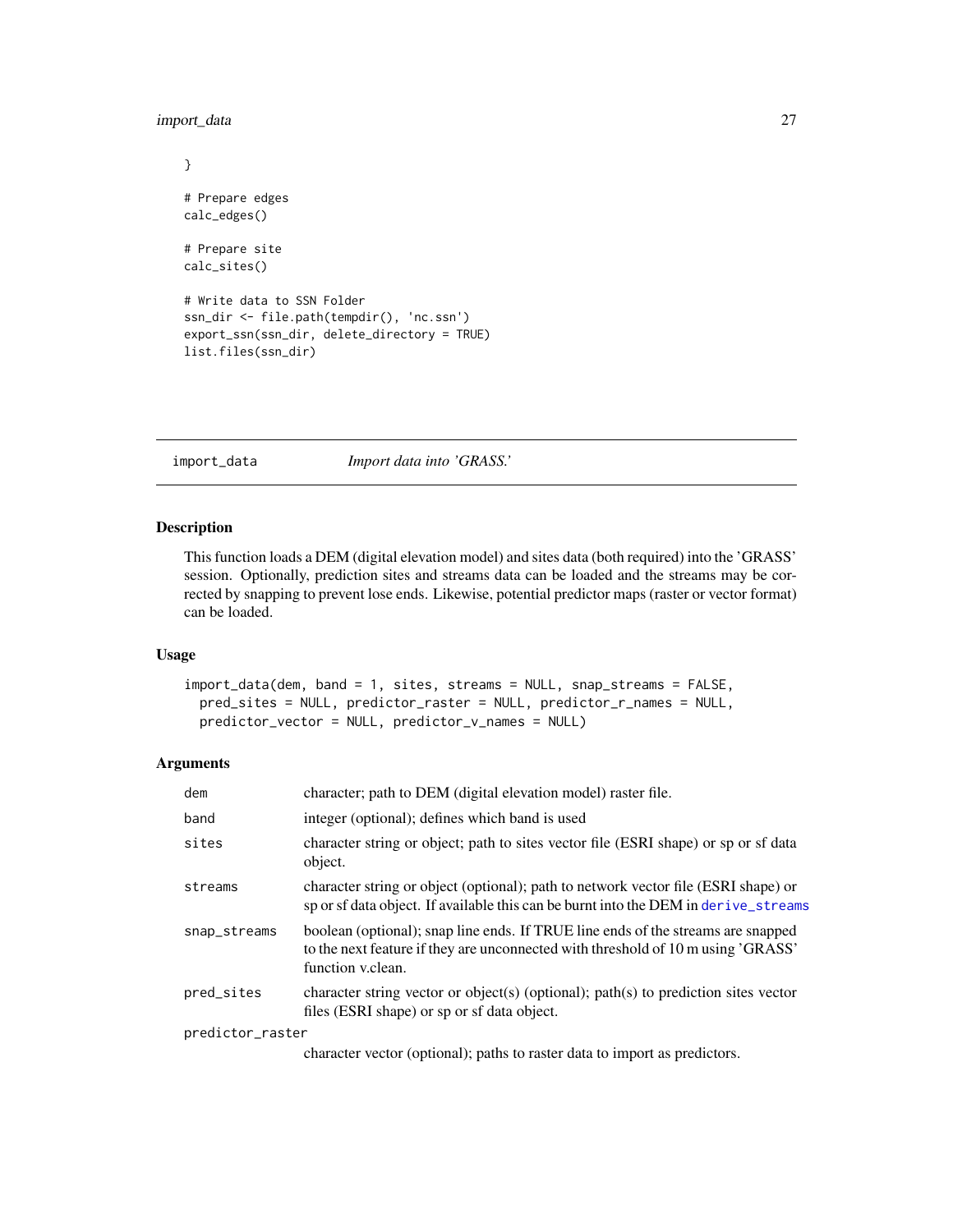|                   | character string vector (optional); names for potential predictor variables in<br>raster format; if not provided perdictor_raster is used. |
|-------------------|--------------------------------------------------------------------------------------------------------------------------------------------|
| predictor_vector  |                                                                                                                                            |
|                   | character string vector of object(s) (optional); path(s) to vector data (ESRI shape)<br>or sp or sf object names to import as predictors.  |
| predictor_v_names |                                                                                                                                            |
|                   | character vector (optional); names for potential predictor variables in vector for-<br>mat; if not provided perdictor_vector is used.      |
| stoile.           |                                                                                                                                            |

# Details

All vector data (sites, streams and potential predictors) is imported into the current location using [v.import.](https://grass.osgeo.org/grass74/manuals/v.import.html) Hence, if the projections does not match to the one of the DEM (which was used to specify the location in [setup\\_grass\\_environment](#page-31-1)) the maps are imported on the fly.

#### Value

Nothing, the data is loaded into the 'GRASS' session (mapset PERMANENT). The DEM is stored as raster 'dem', sites as vector 'sites\_o', prediction sites as vector using the original file names with an appended '\_o' (without extension), streams as vector 'streams\_o' in the 'GRASS' location. Additionally, predictor raster map(s) can be read in and are stored in 'GRASS' using either the original file names (without extension) or using the names provides in predictor\_r\_names. The latter option may be useful if ArcGIS grid data (typically stored as 'grid\_name/w001001.adf') are used. Likewise, predictor vector maps can be read in from Esri Shape file (given as the full file path) or as sf or sp objects. Potential predictor data can also be read in later, e.g. using GRASS commands [v.import](https://grass.osgeo.org/grass74/manuals/v.import.html) or [r.in.gdal](https://grass.osgeo.org/grass74/manuals/r.in.gdal.html) (see examples below).

## **Note**

A GRASS session must be initiated before, see [initGRASS](#page-0-0).

If sites, pred\_sites and / or streams are sp objects it is important that they have a datum defined otherwise the import will not work. Hence, it is e.g. better to use proj4string = CRS("+proj=tmerc  $+$ lat\_0=0 +lon\_0=9 +k=1 +x\_0=3500000 +y\_0=0 +datum=potsdam +units=m +no\_defs") instead of proj4string = CRS("+proj=tmerc +lat  $0=0$  +lon  $0=9 +k=1 +x$   $0=3500000 +y$   $0=0$  +ellps=bessel +towgs84=598.1,73.7,418.2,0.202,0.045,-2.455,6.7 +units=m +no\_defs")) when defining sp objects.

#### Author(s)

Eduard Szoecs, <eduardszoecs@gmail.com>, Mira Kattwinkel <mira.kattwinkel@gmx.net>

#### Examples

```
# Initiate GRASS session
if(.Platform$OS.type == "windows"){
 gisbase = "c:/Program Files/GRASS GIS 7.4.0"
 } else {
 gisbase = "/usr/lib/grass74/"
```
<span id="page-27-0"></span>predictor\_r\_names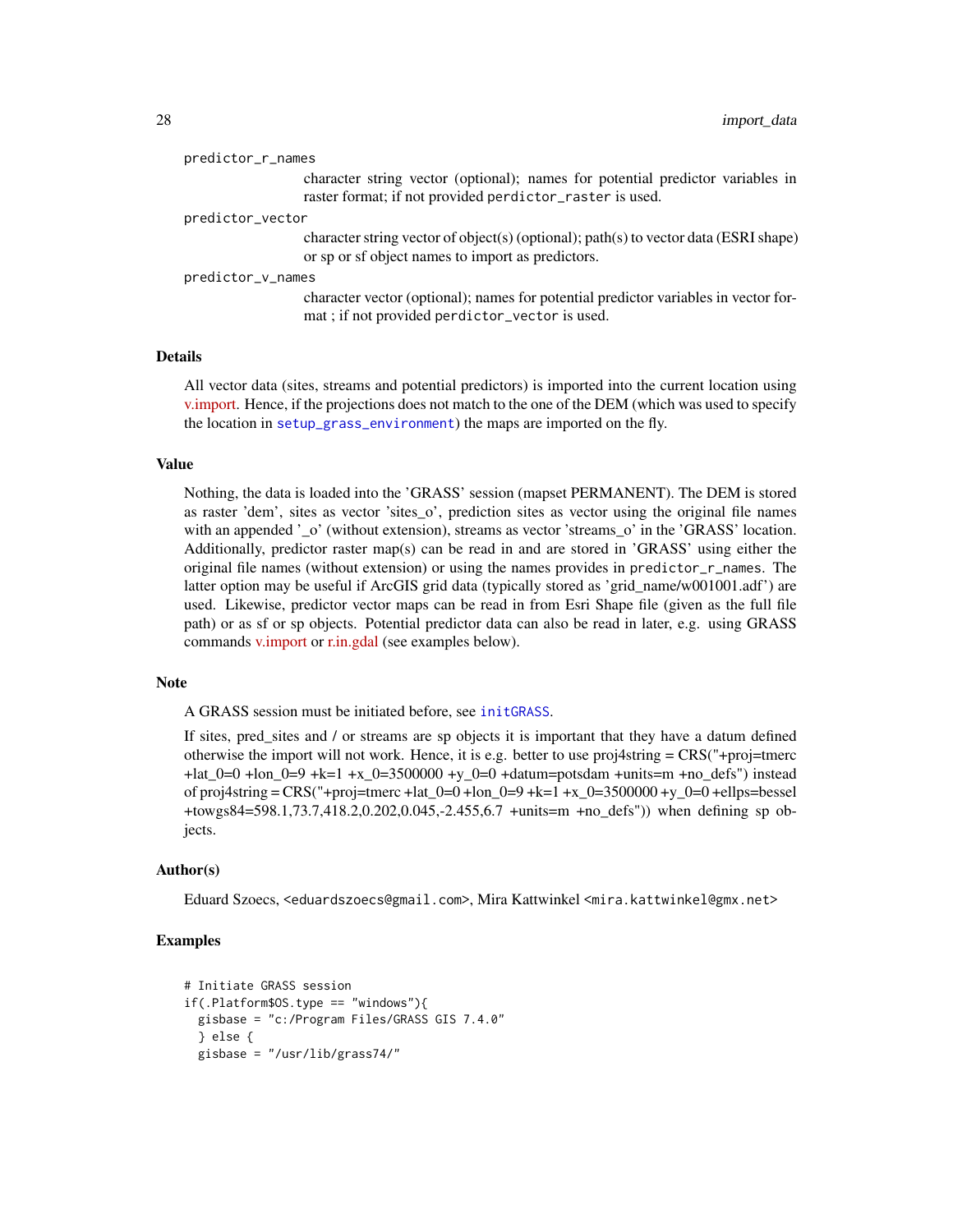```
}
initGRASS(gisBase = gisbase,
   home = tempdir(),
   override = TRUE)
# Load files into GRASS
dem_path <- system.file("extdata", "nc", "elev_ned_30m.tif", package = "openSTARS")
sites_path <- system.file("extdata", "nc", "sites_nc.shp", package = "openSTARS")
preds_path <- system.file("extdata", "nc", "landuse.shp", package = "openSTARS")
setup_grass_environment(dem = dem_path)
import_data(dem = dem_path, sites = sites_path, predictor_vector = preds_path)
# Plot data
dem <- readRAST("dem", ignore.stderr = TRUE)
sites_orig <- readVECT("sites_o", ignore.stderr = TRUE)
lu <- readVECT("landuse", ignore.stderr = TRUE)
plot(dem, col = terrain.colors(20))
plot(dem, col = grey.colors(20))
col \leq adjustcolor(c("red", "green", "blue", "yellow"), alpha.f = 0.3)
plot(lu, add = TRUE, col = col[as.numeric(as.factor(lu$landuse))])
legend("top", col = col, pch = 15,legend = as.factor(sort(unique(lu$landuse))), title = "landuse", ncol = 4)
points(sites_orig, pch = 4)
# import additional vector data
fp <- system.file("extdata", "nc", "pointsources.shp", package = "openSTARS")
execGRASS("v.import", flags = c("overwrite", "quiet"),
parameters = list(
 input = fp,
 output = "psources",
 extent = "region"), # to import into current regien
 intern = TRUE, ignore.stderr = TRUE)
ps <- readVECT("psources")
points(ps, bg = "red", pch = 21, col = "grey", cex = 1.5)
```
openSTARS *openSTARS: An Open Source Implementation of the 'ArcGIS' Toolbox 'STARS'.*

#### Description

openSTARS provides functions to prepare data so that it can be imported by the [SSN](#page-0-0) package for spatial modelling on stream networks. 'GRASS GIS 7.0' (or greater) with installed addons r.stream.basins, r.stream.distance, r.stream.order, and r.hydrodem is needed.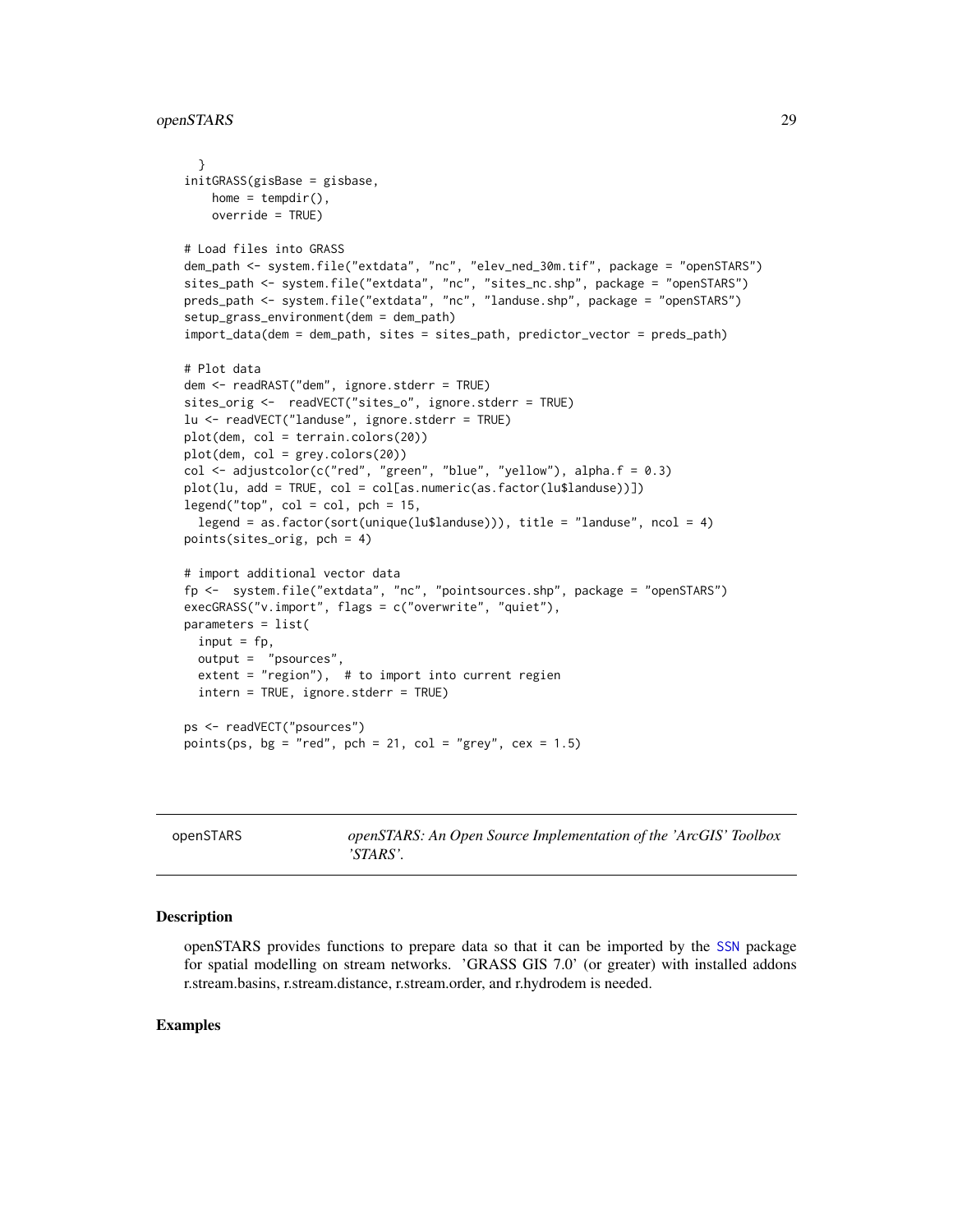```
# Initiate GRASS session
if(.Platform$0S.type == "windows")gisbase = "c:/Program Files/GRASS GIS 7.4.0"
 } else {
 gisbase = "/usr/lib/grass74/"
 }
initGRASS(gisBase = gisbase,
   home = tempdir(),
   override = TRUE)
# Load files into GRASS
dem_path <- system.file("extdata", "nc", "elev_ned_30m.tif", package = "openSTARS")
sites_path <- system.file("extdata", "nc", "sites_nc.shp", package = "openSTARS")
preds_path <- c(system.file("extdata", "nc", "landuse.shp", package = "openSTARS"),
                system.file("extdata", "nc", "pointsources.shp", package = "openSTARS"))
setup_grass_environment(dem = dem_path)
import_data(dem = dem_path, sites = sites_path, predictor_vector = preds_path)
gmeta()
# Derive streams from DEM
derive_streams(burn = 0, accum_threshold = 700, condition = TRUE, clean = TRUE)
# Check and correct complex junctions (there are no complex juctions in this
# example date set)
cj <- check_compl_junctions()
if(cj){
 correct_compl_junctions()
}
# calculate slope as potential predictor
execGRASS("r.slope.aspect", flags = c("overwrite","quiet"),
parameters = list(
 elevation = "dem",
    slope = "slope"
   ))
# Prepare edges
calc_edges()
calc_attributes_edges(input_raster = "slope", stat_rast = "max", attr_name_rast = "maxSlo",
  input_vector = c("landuse", "pointsources"), stat_vect = c("percent", "count"),
 attr_name_vect = c("landuse", "psource"))
# Prepare site
calc_sites()
# Usually, only one of the following methods is needed. The exact one takes
# much longer to run
# approximate potential predictor variables for each site based on edge values
calc_attributes_sites_approx(input_attr_name = c("maxSlo", "agri", "forest", "grass", "urban"),
 output_attr_name = c("maxSloA", "agriA", "forestA", "grassA", "urbanA"),
 stat = c("max", rep("percent", 4)))
```
# exact potential predictor variables for each site based on catchments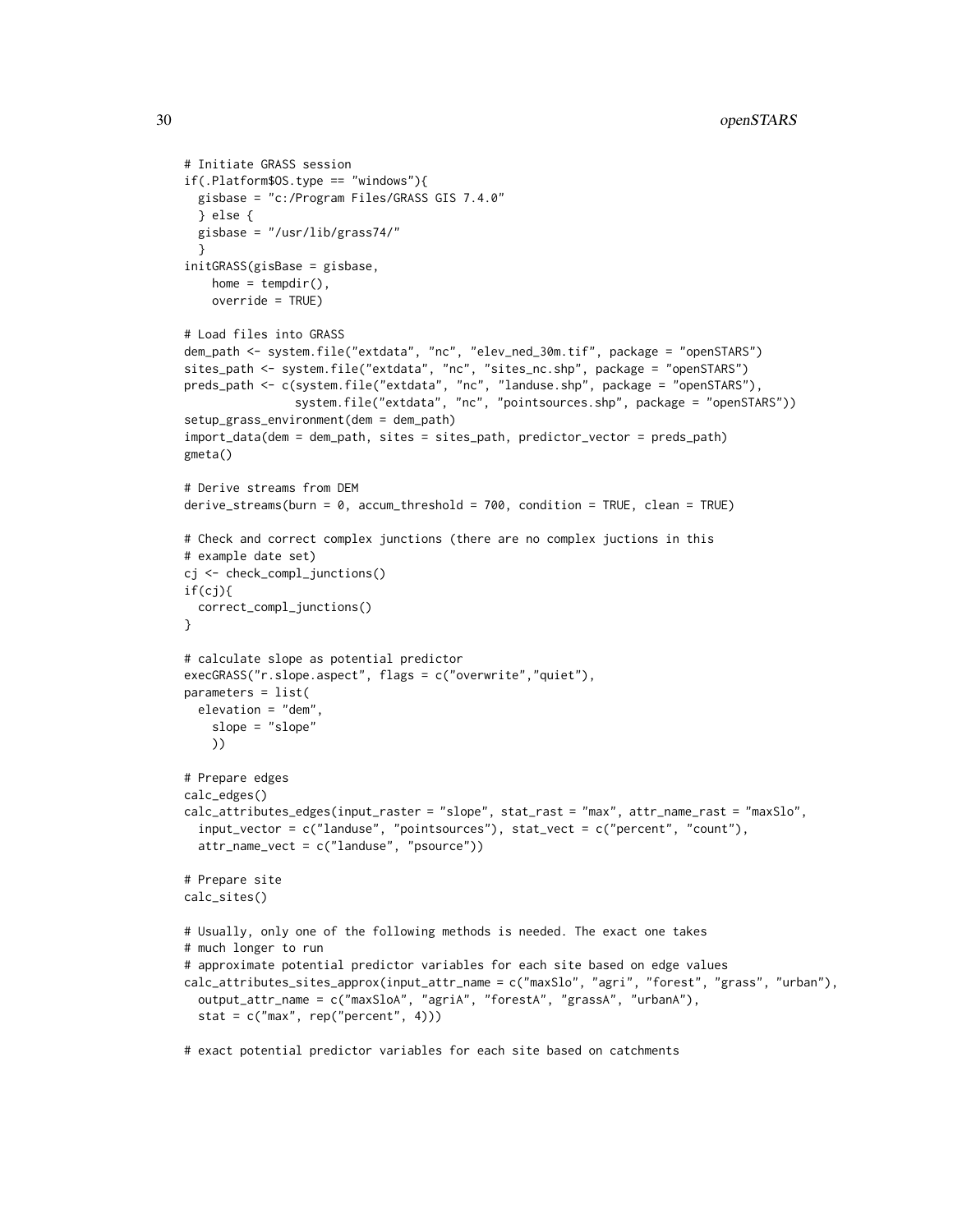```
calc_attributes_sites_exact(input_raster = "slope", attr_name_rast = "maxSloEx", stat_rast = "max",
 input_vector = "landuse", attr_name_vect = "landuse", stat_vect = "percent")
# Plot data
dem <- readRAST("dem", ignore.stderr = TRUE)
sites <- readVECT("sites", ignore.stderr = TRUE)
sites_orig <- readVECT("sites_o", ignore.stderr = TRUE)
edges <- readVECT("edges", ignore.stderr = TRUE)
plot(dem, col = terrain.colors(20))
lines(edges, col = "blue")
points(sites_orig, pch = 4)
cols <- colorRampPalette(c("blue", "red"))(length(sites$H2OArea))[rank(sites$H2OArea)]
points(sites, pch = 16, col = cols)# Write data to SSN Folder
ssn_dir <- file.path(tempdir(), "nc.ssn")
export_ssn(ssn_dir, delete_directory = TRUE)
# Check if all files are ok
library(SSN)
check_ssn(ssn_dir)
# Load into SSN-package
ssn_obj <- importSSN(ssn_dir, o.write = TRUE)
```
openSTARS\_data *Datasets shipped with openSTARS*

# Description

Datasets shipped with openSTARS

#### elev\_ned30m.tif

South-West Wake county National Elevation Data 30m. The data has been taken from the GRASS GIS North Carolina data set. Source <https://grass.osgeo.org/download/sample-data/>.

# sites\_nc.shp

Arbitrary sites along rivers in North Carolina.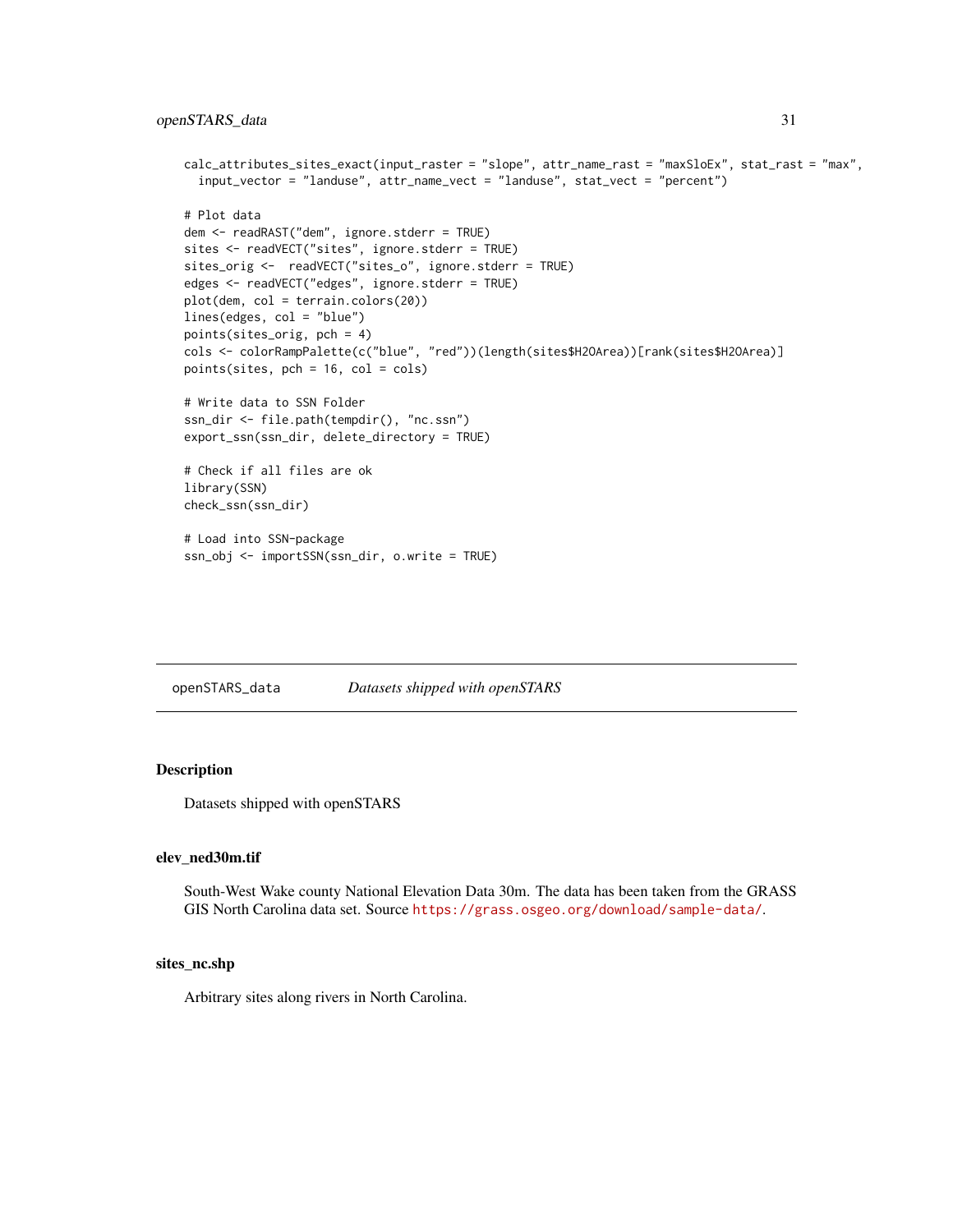<span id="page-31-0"></span>

# Description

Snap sites to streams and calculate attributes

# Usage

prepare\_sites(sites\_map, locid\_c = NULL, pid\_c = NULL)

# Arguments

| sites_map | character; name of sites map (observation or prediction sites) as created by<br>import_data.                                           |
|-----------|----------------------------------------------------------------------------------------------------------------------------------------|
| $locid_c$ | character (optional); column name in the sites attribute table giving a unique site<br>identifier.                                     |
| pid_c     | character (optional); column name in the sites attribute table that distinguishes<br>between repeated measurements at a sampling site. |

#### Details

This function is called by calc\_sites and should not be called directly. Sites are snapped to the streams and upstream distance is calculated. Sites are snapped to the streams and upstream distance is calculated.

<span id="page-31-1"></span>setup\_grass\_environment

*Setup 'GRASS' environment.*

# Description

This function sets the 'GRASS' mapset to PERMANENT and sets its projection and extension.

# Usage

```
setup_grass_environment(dem, epsg = NULL, sites = NULL)
```
#### Arguments

| dem   | character; path to DEM.                                                                                         |
|-------|-----------------------------------------------------------------------------------------------------------------|
| epsg  | integer; EPSG code for the projection to use. If not given (default) the informa-<br>tion is taken from the dem |
| sites | (deprecated); not used any more. Only included for compatibility with previous<br>version.                      |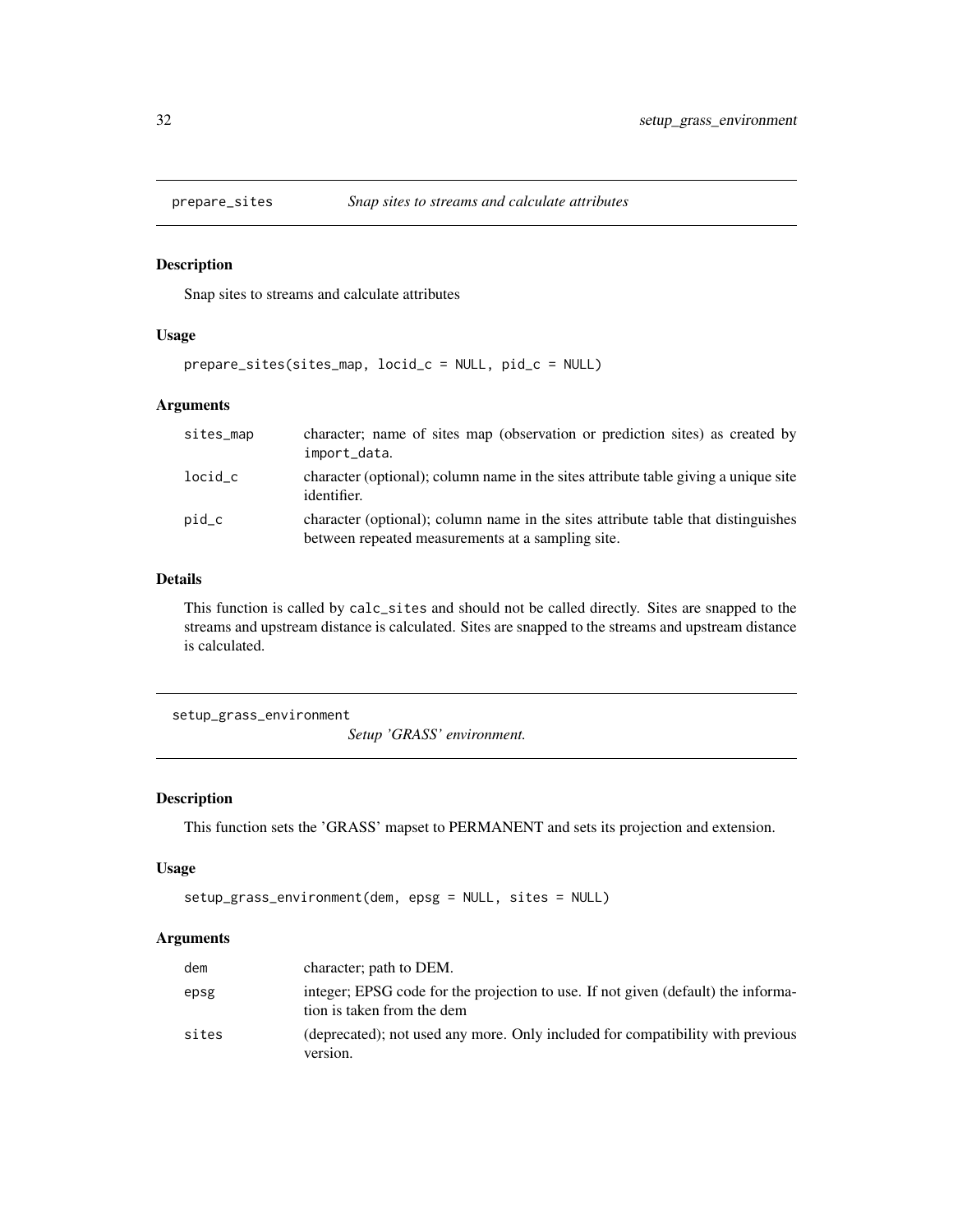# <span id="page-32-0"></span>Value

Nothing, the 'GRASS' mapset is set to PERMANENT, the projection and the extent of the current location is set to the one of the dem.

# Note

A 'GRASS' session must be initiated before, see [initGRASS](#page-0-0).

# Author(s)

Mira Kattwinkel, <mira.kattwinkel@gmx.net>

```
# Initiate GRASS session
if(.Platform$OS.type == "windows"){
  gisbase = "c:/Program Files/GRASS GIS 7.4.0"
  } else {
 gisbase = "/usr/lib/grass74/"
  }
initGRASS(gisBase = gisbase,
   home = tempdir(),
   override = TRUE)
# Load files into GRASS
dem_path <- system.file("extdata", "nc", "elev_ned_30m.tif", package = "openSTARS")
setup_grass_environment(dem = dem_path)
gmeta()
```